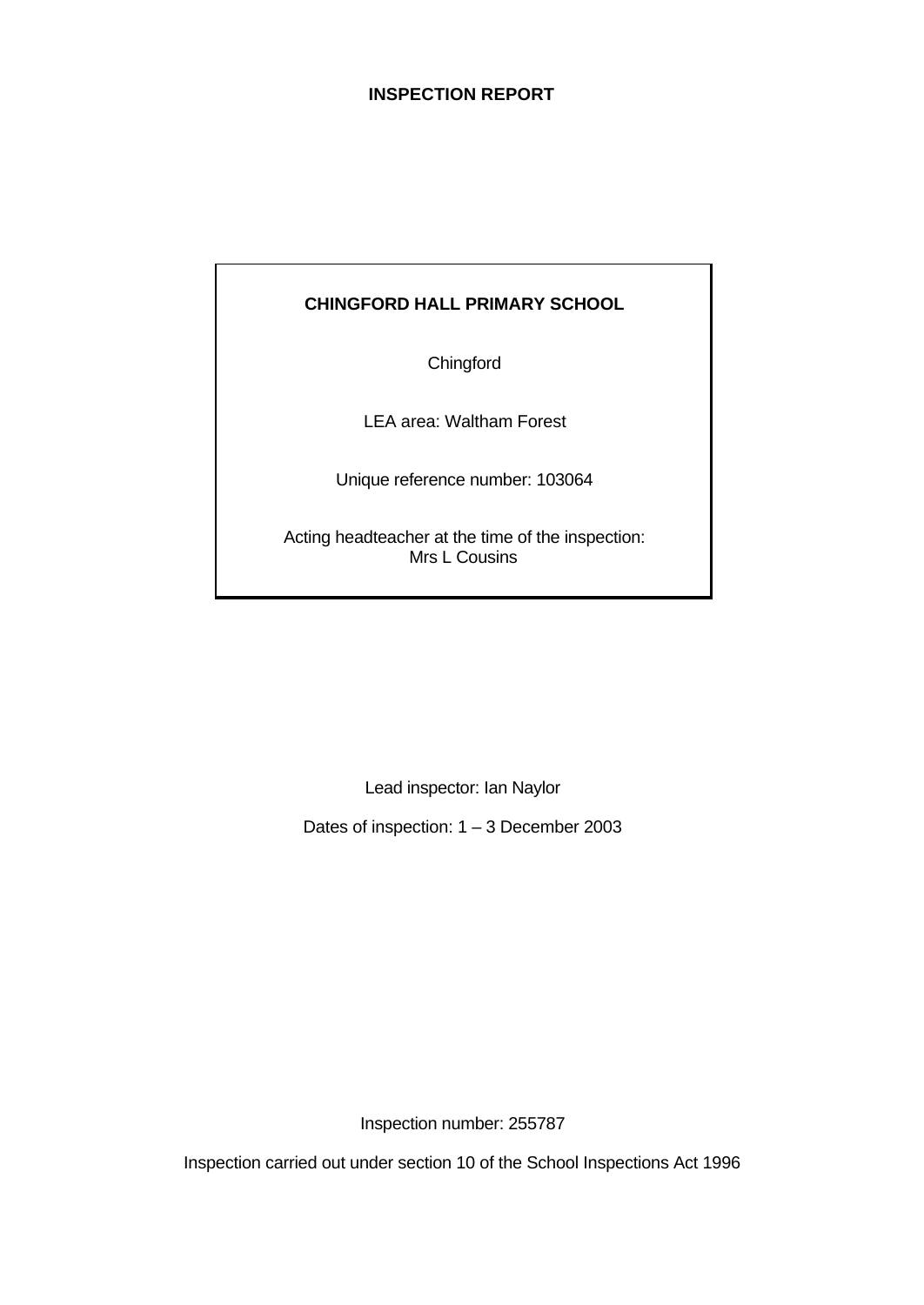© Crown copyright 2004

This report may be reproduced in whole or in part for non-commercial educational purposes, provided that all extracts quoted are reproduced verbatim without adaptation and on condition that the source and date thereof are stated.

Further copies of this report are obtainable from the school. Under the School Inspections Act 1996, the school must provide a copy of this report and/or its summary free of charge to certain categories of people. A charge not exceeding the full cost of reproduction may be made for any other copies supplied.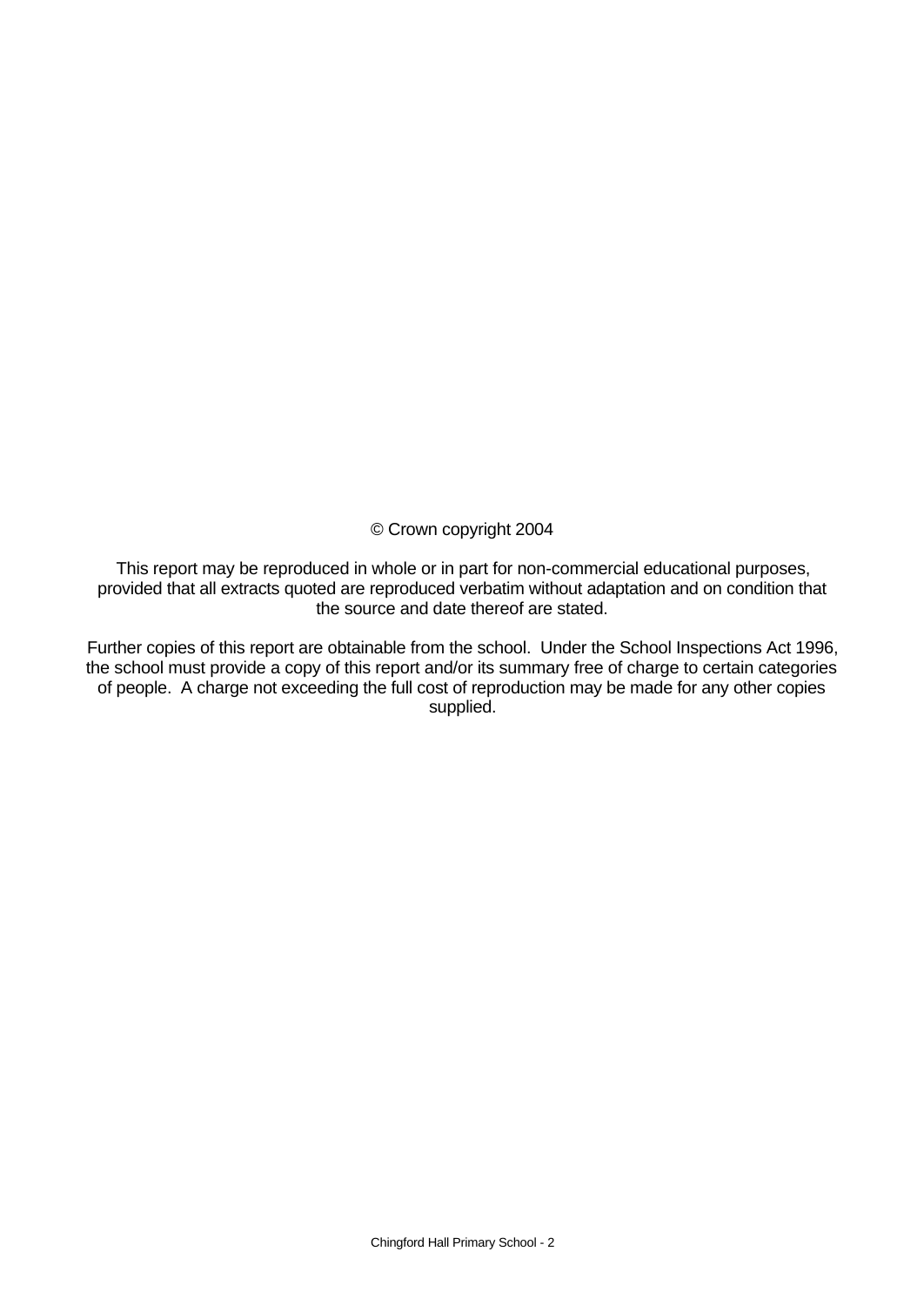## **INFORMATION ABOUT THE SCHOOL**

| Type of school:              | Primary                      |
|------------------------------|------------------------------|
| School category:             | Community                    |
| Age range of pupils:         | 3 to 11 years                |
| Gender of pupils:            | <b>Mixed</b>                 |
| Number on roll:              | 178                          |
| School address:              | Burnside Avenue<br>Chingford |
| Postcode:                    | London<br>E4 8YJ             |
| Telephone number:            | 020 8527 7433                |
| Fax number:                  | 020 8503 2495                |
| Appropriate authority:       | The governing body           |
| Name of chair of governors:  | Mr J Hill                    |
| Date of previous inspection: | 17 May 1999                  |

## **CHARACTERISTICS OF THE SCHOOL**

Chingford Hall Primary is an average sized school with 178 boys and girls on roll. The school has been reduced in size significantly since the previous inspection. The school premises have been radically altered and are now much smaller to match the reduced number of pupils with a lot of building work, alteration and refurbishment, some of which is still not quite complete. There has been an increase in the range of learning needs, ethnicity and cultural backgrounds of pupils. Attainment of pupils as they start school is well below the national average. Over half the pupils have some type of special educational needs most of whom need specific school action. There are 19 pupils who have refugee status, who make up the total of 31 pupils with English as an additional language. The school has a relative stable level of staffing. It is part of the Excellence in Cities initiative and of the local Education Action Zone. The school pupil population has changed as families move into or out of the borough, with nearly a quarter of pupils leaving during each year and a similar number arriving. This is a higher rate than the national average. The school gained the Investors in People Award in 2001 and a School Achievement Award and a Healthy Schools Award in 2003.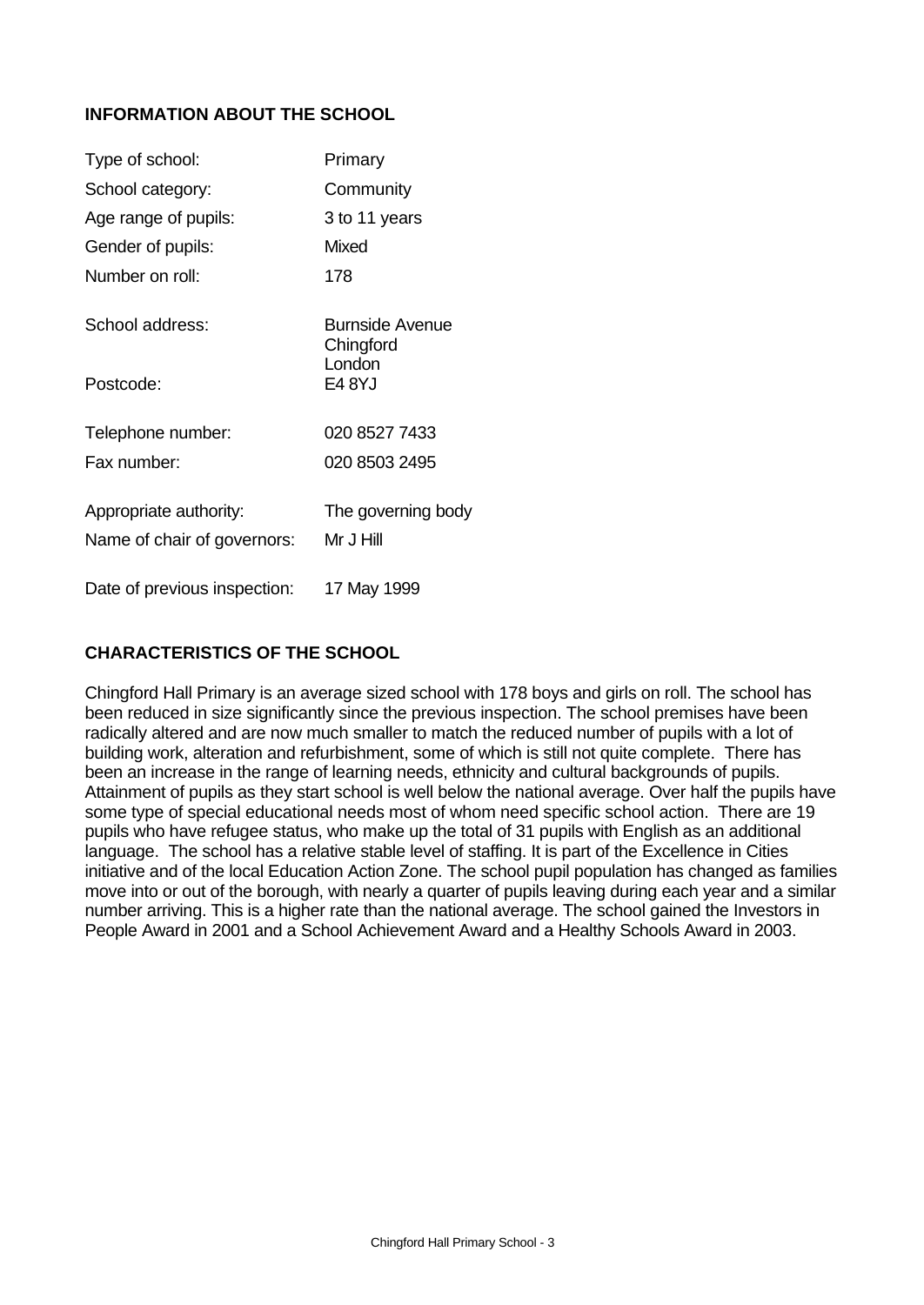## **INFORMATION ABOUT THE INSPECTION TEAM**

| Members of the inspection team |                               | <b>Subject responsibilities</b> |                                             |
|--------------------------------|-------------------------------|---------------------------------|---------------------------------------------|
| 20906                          | lan Naylor                    | Lead inspector                  | English as an additional language           |
|                                |                               |                                 | Science                                     |
|                                |                               |                                 | Information and communication<br>technology |
|                                |                               |                                 | Physical education                          |
|                                |                               |                                 | Art and design                              |
|                                |                               |                                 | Design and technology                       |
| 9446                           | <b>Helen Griffiths</b>        | Lay inspector                   |                                             |
|                                |                               |                                 |                                             |
| 32236                          | Nicola Pellow                 | Team inspector                  | English                                     |
|                                |                               |                                 |                                             |
| 23757                          | <b>Christopher Deane-Hall</b> | Team inspector                  | Foundation stage                            |
|                                |                               |                                 | Special educational needs                   |
|                                |                               |                                 | <b>Mathematics</b>                          |
|                                |                               |                                 | Religious education                         |
|                                |                               |                                 | History                                     |
|                                |                               |                                 | Geography                                   |
|                                |                               |                                 | <b>Music</b>                                |

The inspection contractor was:

Cambridge Education Associates Limited

Demeter House Station Road **Cambridge** CB1 2RS

Any concerns or complaints about the inspection or the report should be made initially to the inspection contractor. The procedures are set out in the leaflet *'Complaining about Ofsted Inspections'*, which is available from Ofsted Publications Centre (telephone 07002 637833) or Ofsted's website (www.ofsted.gov.uk).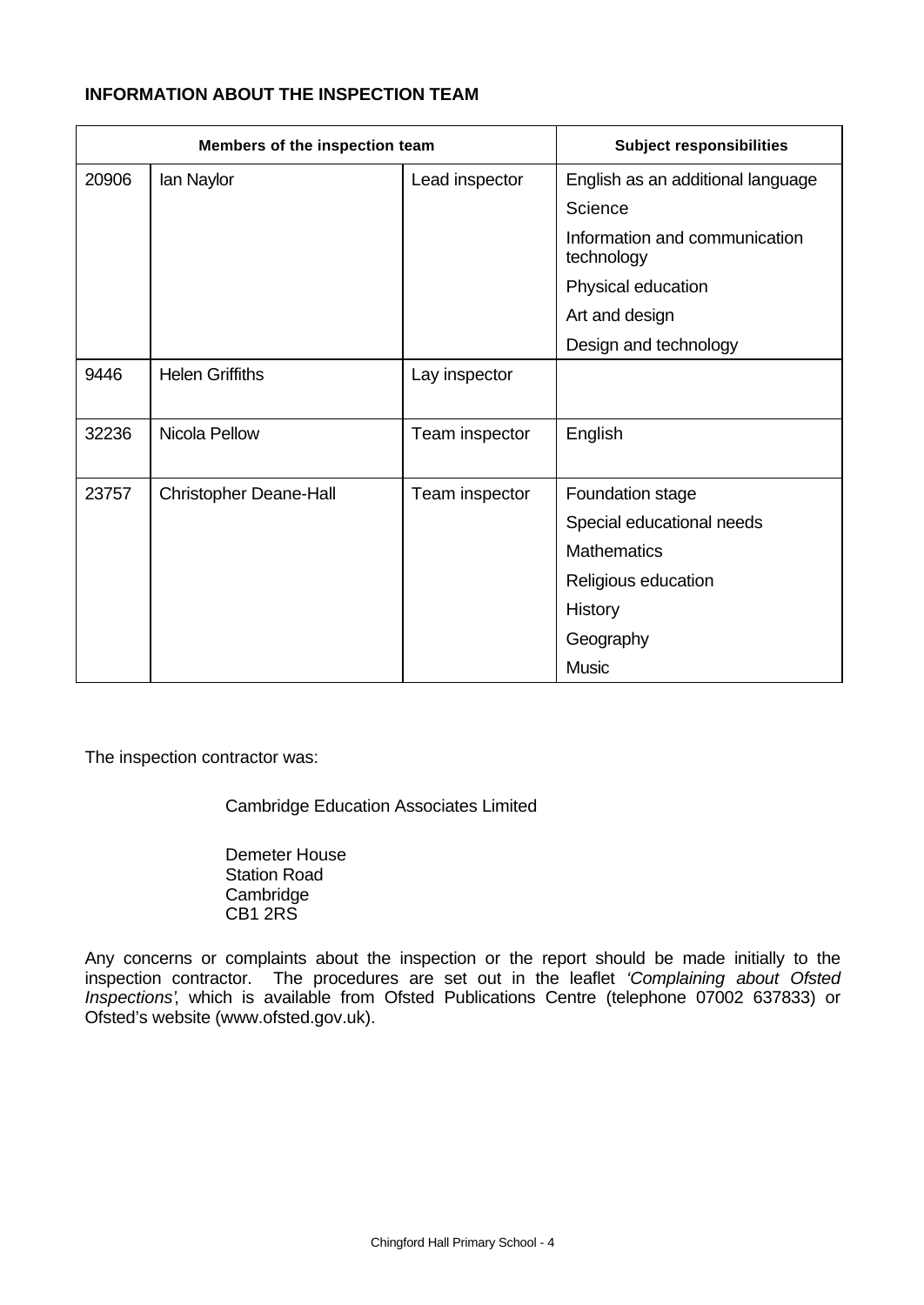## **REPORT CONTENTS**

|                                                                                                                                    | Page |
|------------------------------------------------------------------------------------------------------------------------------------|------|
| <b>PART A: SUMMARY OF THE REPORT</b>                                                                                               | 6    |
| <b>PART B: COMMENTARY ON THE MAIN INSPECTION FINDINGS</b>                                                                          |      |
| <b>STANDARDS ACHIEVED BY PUPILS</b>                                                                                                | 8    |
| Standards achieved in areas of learning, subjects and courses                                                                      |      |
| Pupils' attitudes, values and other personal qualities                                                                             |      |
| <b>QUALITY OF EDUCATION PROVIDED BY THE SCHOOL</b>                                                                                 | 11   |
| Teaching and learning<br>The curriculum<br>Care, guidance and support<br>Partnership with parents, other schools and the community |      |
| <b>LEADERSHIP AND MANAGEMENT</b>                                                                                                   | 15   |
| PART C: THE QUALITY OF EDUCATION IN AREAS OF LEARNING,<br><b>SUBJECTS AND COURSES</b>                                              | 18   |
| AREAS OF LEARNING IN THE FOUNDATION STAGE                                                                                          |      |
| <b>SUBJECTS IN KEY STAGES 1 AND 2</b>                                                                                              |      |
| <b>PART D: SUMMARY OF THE MAIN INSPECTION JUDGEMENTS</b>                                                                           | 30   |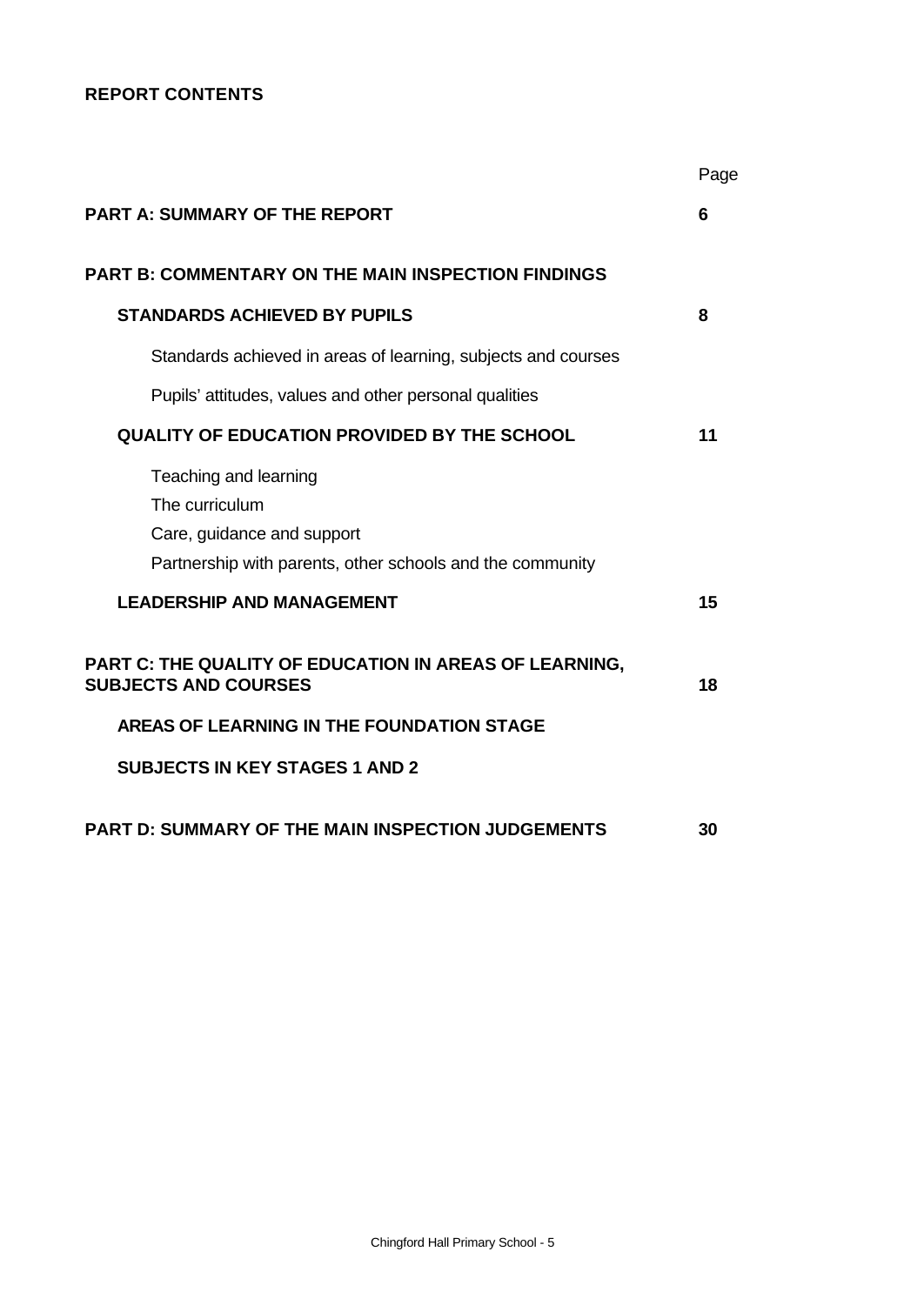# **PART A: SUMMARY OF THE REPORT**

## **OVERALL EVALUATION**

**Chingford Hall is a successful school.** Pupils' attainment on entry is well below average. Because teaching is predominantly good, pupils achieve well and standards are rising. Although standards are below national averages, the school adds good value to pupils' standards during their time in the school. High quality leadership ensures that all pupils have good opportunities to learn. **The school gives satisfactory value for money.**

The school's main strengths and weaknesses are:

- Teaching and achievement are very good in the nursery and reception classes and good in English, mathematics and science in Years 1 to 6.
- Pupils with special educational needs make good progress.
- Pupils with English as an additional language make rapid progress because provision for them is good.
- Assessment is good in English, mathematics, and science.
- Very good support and guidance is given to all pupils.
- A wide range of ex-curricular clubs helps to enhance the curriculum.
- Management is very good and supports very effective links to other schools.
- For history, geography, religious education, art, music, and design and technology, insufficient use is made of pupils' skills in literacy, numeracy and information and communication technology.
- Standards are not high enough in handwriting.
- Annual reports to parents do not give enough information on achievement and progress.

The school has continued to develop effectively despite many changes to the numbers of pupils on roll, the school building, and the staffing and recruitment difficulties over recent years. The issues from the previous inspection have been successfully addressed. Teaching and the curriculum have been improved. The staff team is very committed and is proving very successful in improving the school. There is now a more stable staffing structure with identified subject and team leaders. Teachers are benefiting from the training and mentoring provided by senior staff and are emerging as very promising classroom practitioners. Learning support staff provide very good support to pupils.

| <b>Results in National</b><br>Curriculum tests at the end |      | similar schools |      |      |
|-----------------------------------------------------------|------|-----------------|------|------|
| of Year 6, compared with:                                 | 2001 | 2002            | 2003 | 2003 |
| English                                                   | F*   | F*              |      |      |
| mathematics                                               |      | F*              |      |      |
| science                                                   | ⊏∗   | F*              |      |      |

## **STANDARDS ACHIEVED**

*Key: A - well above average; B – above average; C – average; D – below average; E – well below average E\* - very low compared to national average.*

*Similar schools are those whose pupils attained similarly at the end of Year 2.*

**Achievement is good by the end of Years 2 and 6.** Standards in English and mathematics are below the national average for all schools. However, the school has considerably improved standards in English, mathematics and science in comparison with similar schools nationally. Pupils enter school with well below national average levels of attainment, but they make good progress overall. The achievement of children in the nursery and reception classes is very good. Pupils with special educational needs and those with English as an additional language also make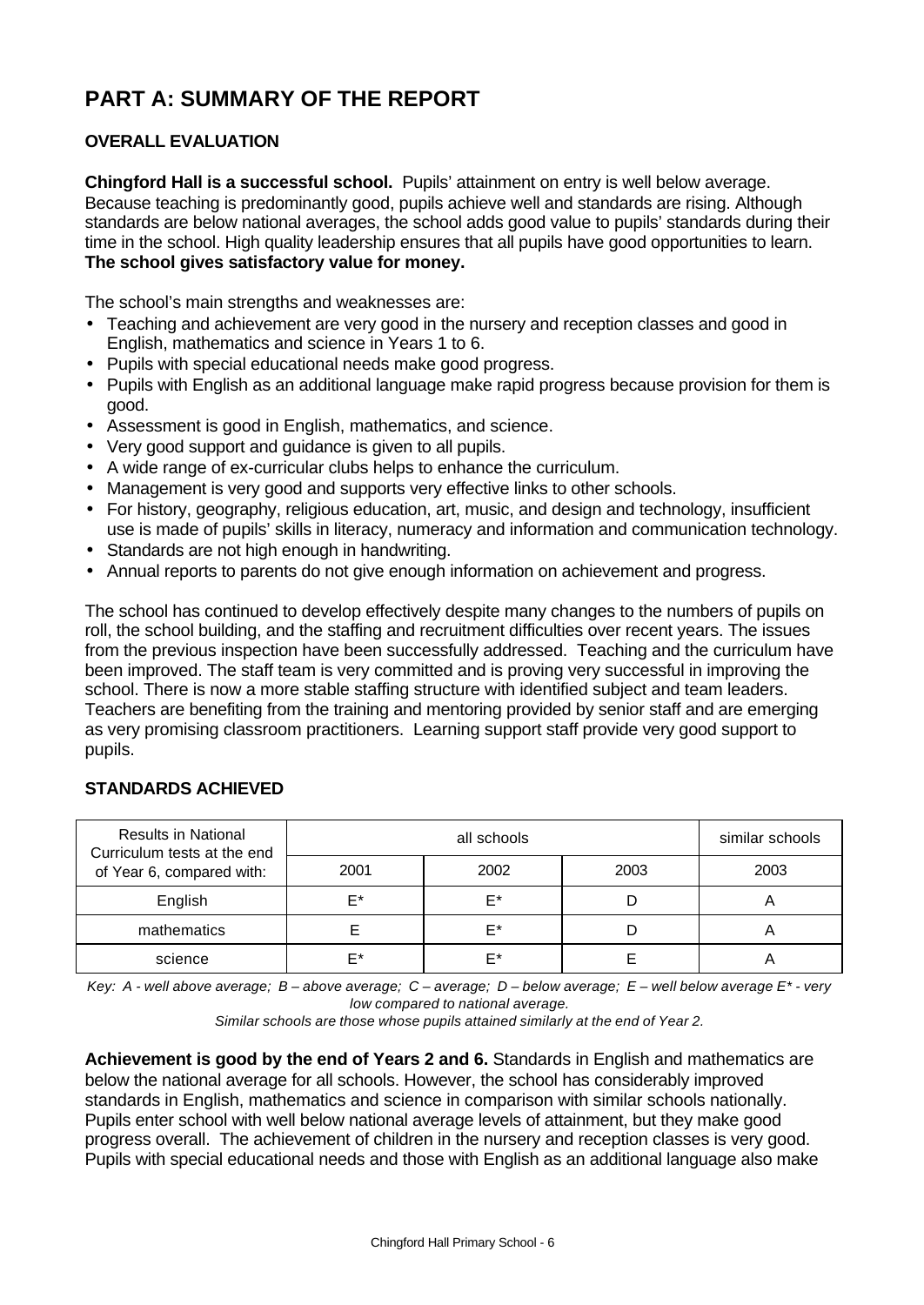good and often very good progress. Achievement and progress in ICT are also good. Achievement in physical education and religious education is satisfactory. **Pupils' attitudes and behaviour are good**. Attendance and punctuality are satisfactory. **Their moral, social, spiritual and cultural development is satisfactory.**

## **QUALITY OF EDUCATION**

**The quality of education is good. Teaching and learning are good** for English, mathematics, science and ICT. Teaching for children in the nursery and reception is very good. Teaching is good or better in two thirds of all lessons. Very good attention has been given to improving teaching styles and learning especially for pupils with special educational needs.

The curriculum is a satisfactory. It does not make the most of opportunities for linking subjects such as history and geography with English, mathematics and science. The curriculum is greatly enhanced by a very good range of extra-curricular opportunities including sports and other clubs. There are very good arrangements made for pupils' care, welfare, health and safety. Staff monitor pupils' achievement very well and offer each pupil a very high quality of support, advice and guidance. The school's links with parents are satisfactory. Links with the local community are good. Links with other schools are very good and provide additional opportunities for pupils to extend their learning.

## **LEADERSHIP AND MANAGEMENT**

**Leadership is good and management is very good.** Governance is good and all statutory requirements are met. The leadership of the school is strong. The acting headteacher and the other senior members of staff provide good leadership and a strong commitment to ensuring that each pupil gains fully from the education the school provides. High quality procedures, policies and plans ensure that teaching and learning are effective.

The governors are well informed about the school's many strengths and its weaknesses and, together with staff, they have introduced many improvements to the school. They have worked very successfully to adjust to the many changes brought about by the reduction in number of pupils and alterations to the school buildings. Governors provide sound support to the school and monitor its work well. Financial procedures and administration are good. The leadership plans effectively to have sufficient staff who are well trained together with the resources of equipment and materials to support pupils' learning.

## **PARENTS' AND PUPILS' VIEWS OF THE SCHOOL**

Parents are very satisfied with the school, its leadership and pupils' achievements. They state that the staff do a good job in meeting the many different learning needs of their children and in providing a friendly school environment. Most pupils enjoy coming to school and are happy and secure. A small number say that the behaviour of other pupils could be better at times.

## **IMPROVEMENTS NEEDED**

The most important things the school should do to improve are:

- Ensure that pupils use their literacy, numeracy, and ICT skills effectively as they learn history, geography, religious education, art, music and design and technology.
- Raise the standard of pupils' handwriting.
- Ensure that the annual reports to parents summarise pupils' progress and achievements.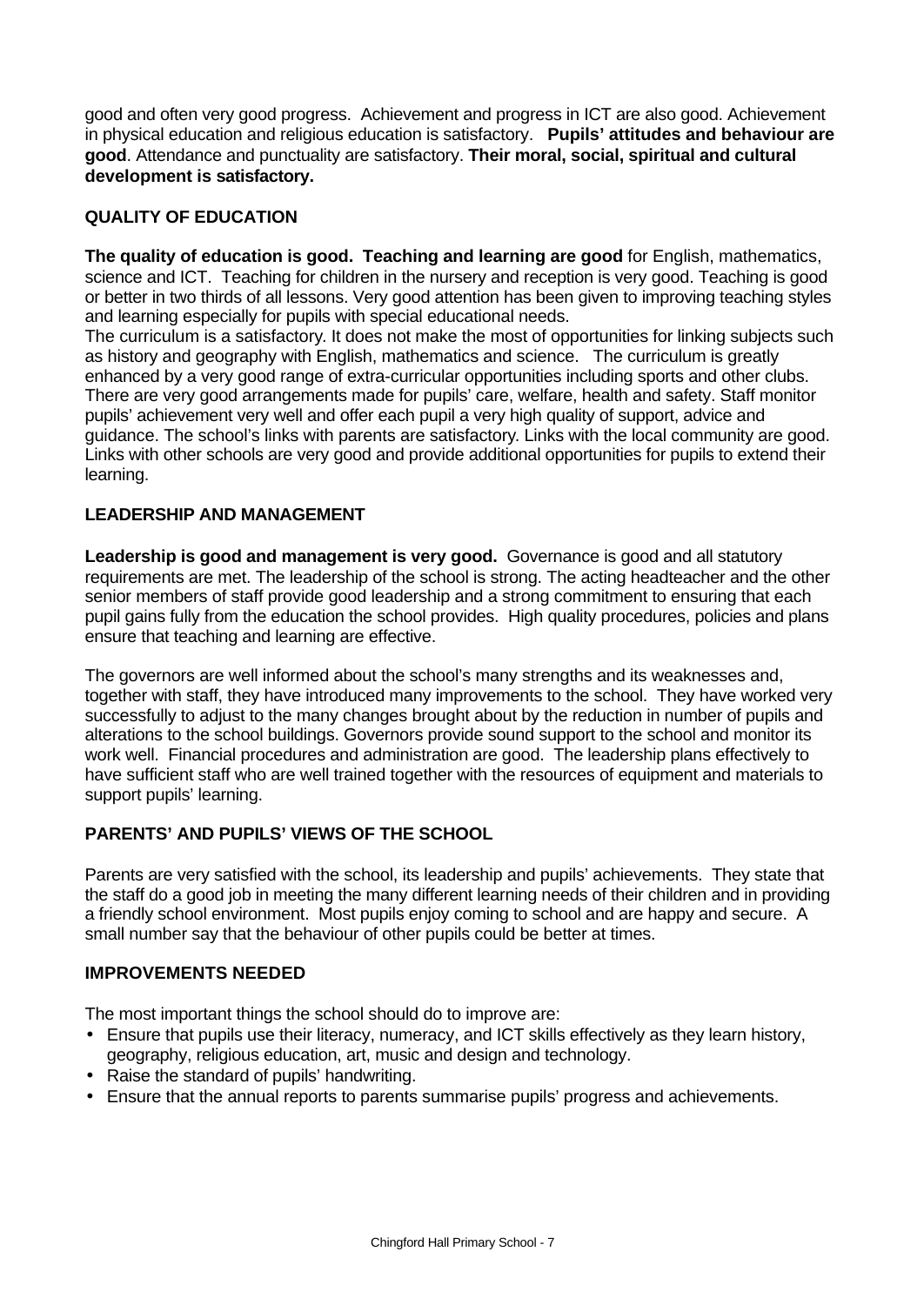# **PART B: COMMENTARY ON THE INSPECTION FINDINGS**

## **STANDARDS ACHIEVED BY PUPILS**

## **Standards achieved in areas of learning, subjects and courses**

The achievement of pupils in Years 1 to 6 is good. Standards in English, mathematics and science are below average but have improved since the last inspection. Significant value is added to the standards achieved as pupils move through the school, particularly between Year 2 and Year 6. In the early years unit, children often achieve very well. Pupils with English as an additional language also achieve well and several are amongst the school's highest-attaining pupils.

## **Main strengths and weaknesses**

- Pupils achieve at a good rate as they move through the school and standards are rising.
- Pupils who join the school speaking little English often make rapid progress.
- Children in the Foundation Stage in the early years unit progress well even though many still do not attain the goals that are nationally expected for children of their age.
- Pupils with special educational needs are well supported and make good progress towards meeting the targets set for them.

- 1. When children first come to school, about a third are at an early stage of English language acquisition. This year eleven different languages are represented within the early years unit. Children's overall attainment is well below average when they join the school. As a result of very good planning, strong teaching, and learning opportunities which are well tailored to the children's needs, children settle into school quickly. They achieve very well in all of the areas of learning and standards rise as they progress through the unit. Children with special educational needs or English as an additional language, including those who are refugees are very well catered for and they make good progress. Adults in the unit (nursery and reception) use their assessment of children's needs well so that learning is focused on the specific requirements of individuals. By the time they move into Year 1, most children attain the goals expected in physical development. However, in all of the other areas of learning except communication, language and literacy, the majority of pupils are just below the level expected for children of their age. In communication, language and literacy, many pupils still have some way to go to attain the goals expected.
- 2. The school has worked hard and successfully to improve standards, particularly in English, mathematics and science. The results of the 2003 National Curriculum tests for pupils in Year 2 and Year 6 show an improvement over previous years, particularly in Year 2 mathematics, where standards were broadly in line with the national average. Standards over the last five years have consistently improved in English, mathematics and science. This trend has been above the national trend for Year 2 pupils and broadly similar to the national trend for Year 6 pupils. Pupils make good progress towards meeting the challenging targets set in English, mathematics and science. When compared with pupils from similar schools, the 2003 results for Year 2 pupils were above average in reading and well above average in writing and mathematics, and the Year 6 results were well above average in English ,mathematics and science. Despite a period of great change within the school, the good start that children make in the early years unit is built on successfully in the infants and juniors where many achieve well.
- 3. Standards in information and communication technology and physical education are broadly in line with national expectations. In religious education, standards are broadly as expected by the locally agreed syllabus.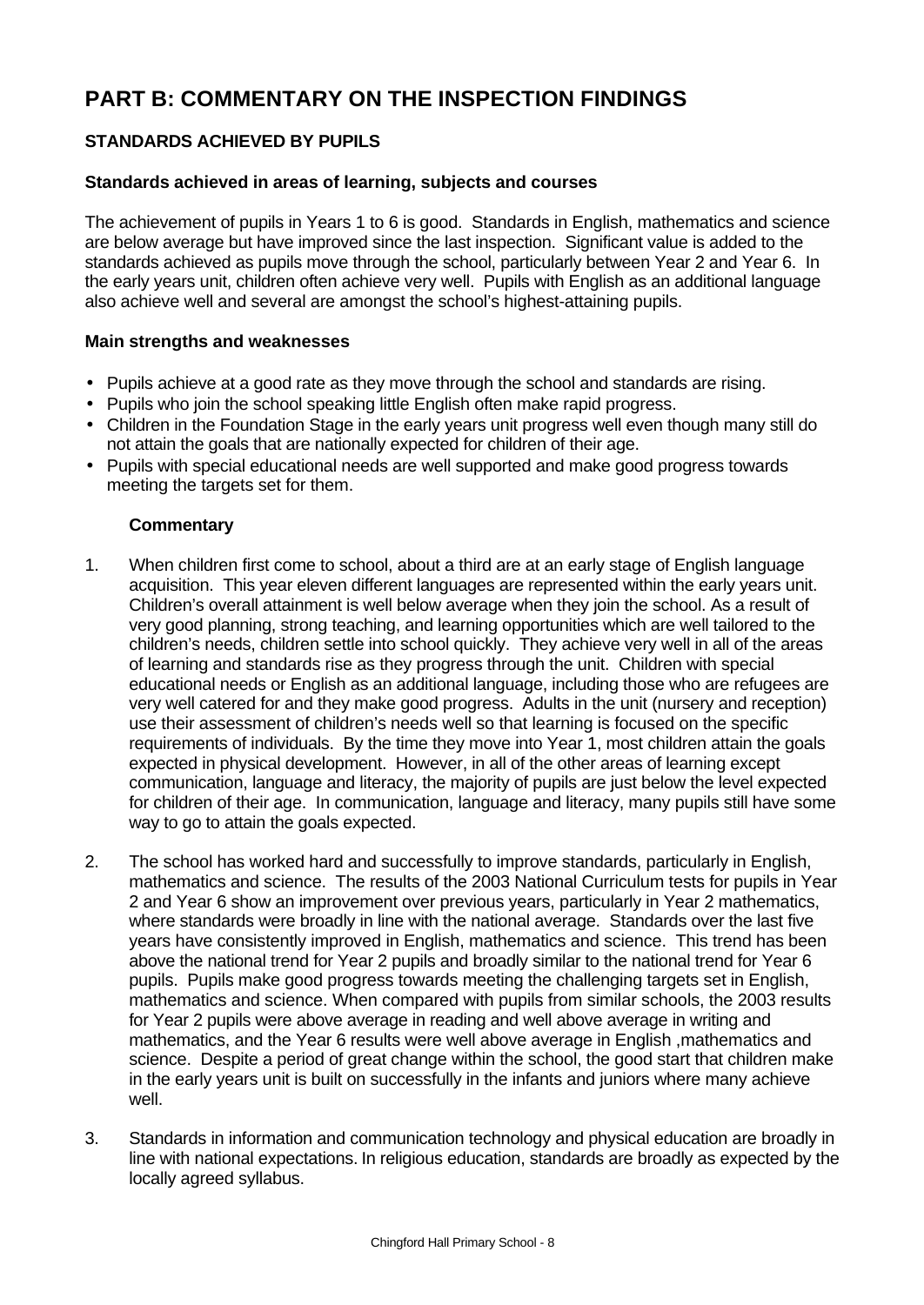| Standards in:      | School results | National results |
|--------------------|----------------|------------------|
| Reading            | 14.9 (14.4)    | 15.7 (15.8)      |
| Writing            | 14.3 (12.6)    | 14.6 (14.4)      |
| <b>Mathematics</b> | 16.3 (14.6)    | 16.3 (16.5)      |

#### *Standards at Level 2 and above in national tests at the end of Year 2 in 2003*

*There were 19 pupils in the year group. Figures in brackets are for the previous year*

#### *Standards at Level 4 and above in national tests at the end of Year 6 in 2003*

| Standards in: | School results | National results |
|---------------|----------------|------------------|
| English       | 25.3(23.2)     | 26.8 (27.0)      |
| Mathematics   | 26.2(22.7)     | 26.8 (26.7)      |
| Science       | 27.3(25.0)     | 28.6 (28.3)      |

*There were 37 pupils in the year group. Figures in brackets are for the previous year*

#### **Pupils' attitudes, values and other personal qualities**

Pupils' attitudes and behaviour are good. Attendance and punctuality are satisfactory. Their moral, social, spiritual and cultural development is satisfactory.

#### **Main strengths and weaknesses**

- Pupils show a good interest in learning, they concentrate well and are enthusiastic.
- Their behaviour is good in lessons and around the school.
- Relationships between pupils and among pupils and adults are good.
- Pupils are very willing to take responsibility.
- Pupils show good levels of respect for one another's feelings and beliefs.
- The attendance rate is slightly below the national average.

- 4. At all stages, pupils enjoy school. Children in the nursery and reception class settle quickly into school routines. All pupils have good attitudes to learning and want to do well. They are keen to enter into discussion. They listen well to the views of others, co-operate well and are responsible. Pupils nearly always respond well to teachers' high expectations of them and are confident, friendly and polite.
- 5. Behaviour is good throughout the school in lessons, assemblies and playtimes, though occasionally there is some boisterous play. This is an improvement on the last report. A significant number of parents who responded to the questionnaire were concerned about behaviour, but their concerns were not borne out by observations during the inspection. In discussion, pupils were clear about how they should behave and felt that, though there were occasional outbreaks of bad behaviour, misbehaviour was dealt with effectively. Pupils respect their teachers, who offer them very good examples of courtesy and fairness. 'Golden rules' are displayed throughout the school and classes agree their own rules at the beginning of the year. Pupils are very well aware of how they should behave and fully understand the difference between right and wrong. The comprehensive system of rewards and sanctions is effective and valued by pupils. No bullying or harassment was observed during the inspection, and pupils knew what they should do if it should occur. The degree of racial harmony is high.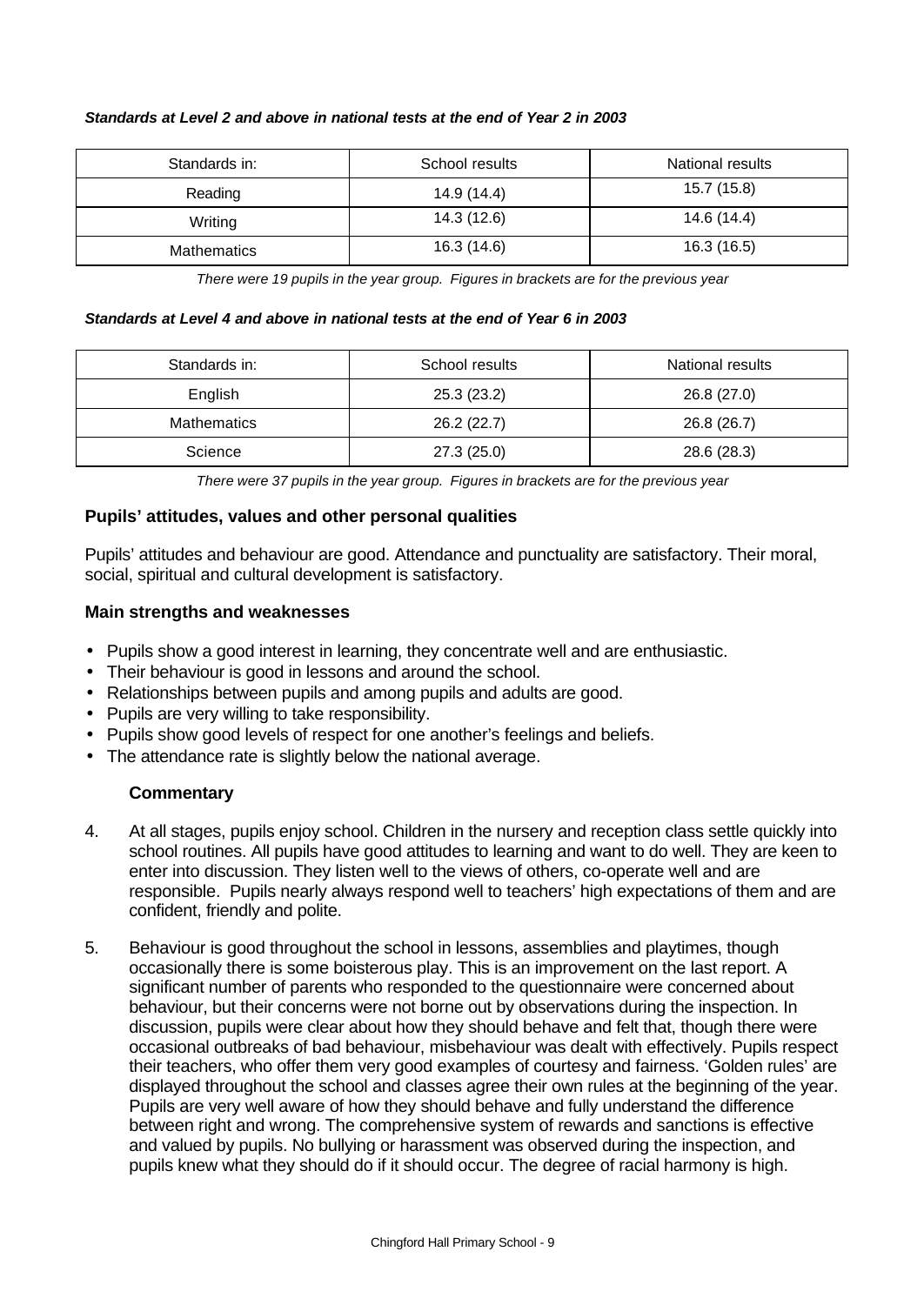- 6. Pupils are enterprising and respond well to the many good opportunities for taking responsibility. For example, Year 6 pupils act as monitors and help younger pupils at lunch times. Relationships between pupils and adults, and amongst the pupils themselves are good and this security gives pupils confidence to ask questions and put forward their ideas. Pupils are keen to take part in school activities and participation rates in extra-curricular activities are high.
- 7. Attendance and punctuality have been improving steadily over recent years and are now satisfactory. Authorised absence is above the national average because, despite the school's requests, some parents take their children on extended holidays in term time. A number of pupils arrive in the school and then leave at very short notice because of the temporary housing provided by the local authority. The school monitors attendance very effectively, and is well supported by the Educational Welfare Service (an improvement on the last report). Unauthorised absence is slightly above average. There were no permanent exclusions last year, and the number of fixed period exclusions was relatively low and for only short periods as part of the school's overall policy on sanctions.
- 8. The ethos and the social and moral development of the pupils are good, as they were at the times of the last inspection. Pupils behave with consideration for others and have a welldeveloped sense of how their behaviour might affect others. Attendance awards for individuals and classes encourage a sense of community. In discussions, pupils particularly liked the atmosphere of the school: one pupil said, "We're excellent children". The school council and clubs make a real contribution to pupils' sense of responsibility. The personal, social and health education programme give a satisfactory support to pupils' social and moral development.
- 9. Provision for pupils' spiritual and cultural development is satisfactory. Pupils have some good opportunities to reflect on the beliefs of others through religious education and assemblies, such as an assembly during the inspection on Hinduism. Pupils celebrate the festivals of Eid and Divali and the local vicar takes assembly twice a term. However, there are insufficient opportunities for pupils to learn about the richness and diversity of the many cultures represented in the school. Pupils are encouraged to think of others through raising funds for charities such as Operation Christmas Child.

## **Attendance**

#### *Attendance in the latest complete reporting year (%)*

| Authorised absence |     | Unauthorised absence |     |
|--------------------|-----|----------------------|-----|
| School data        | 5.3 | School data          |     |
| National data      | 5.4 | National data        | 0.4 |

| Unauthorised absence |     |  |  |  |
|----------------------|-----|--|--|--|
| School data<br>ი 9   |     |  |  |  |
| National data        | በ 4 |  |  |  |

*The table gives the percentage of half days (sessions) missed through absence for the latest complete reporting year.*

## **Exclusions**

| Categories used in the Annual School Census | No of pupils<br>on roll | Number of<br>fixed period<br>exclusions | Numb<br>perma<br>exclus |
|---------------------------------------------|-------------------------|-----------------------------------------|-------------------------|
| Mixed – any other mixed background          |                         |                                         |                         |
| Asian or Asian British - Pakistani          | 10                      |                                         |                         |
| Black or Black British - Caribbean          | 14                      |                                         |                         |
| Black or Black British - African            | 32                      |                                         |                         |

#### *Ethnic background of pupils Exclusions in the last school year*

| Number of<br>fixed period<br>exclusions | Number of<br>permanent<br>exclusions |
|-----------------------------------------|--------------------------------------|
| 2                                       | 0                                    |
| 2                                       | O                                    |
| 2                                       | Ω                                    |
|                                         |                                      |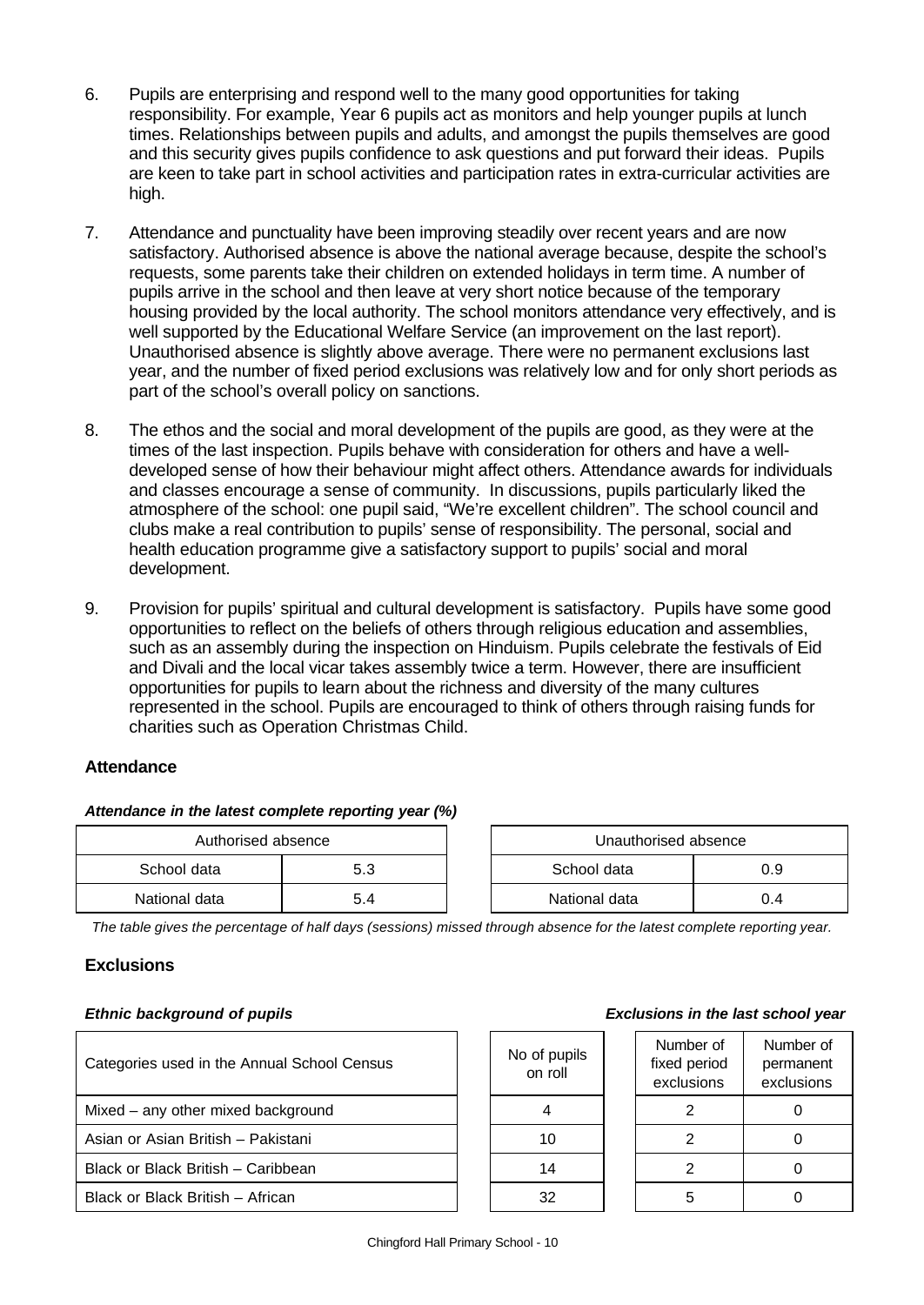#### *The table gives the number of exclusions, which may be different from the number of pupils excluded.* **QUALITY OF EDUCATION PROVIDED BY THE SCHOOL**

## **Teaching and learning**

Teaching and learning are good in Years 1 to 6. Teaching for children in the early years unit is very good.

#### **Main strengths and weaknesses**

- The majority of teaching is at least good.
- Teachers have a good understanding of pupils' abilities and needs.
- Learning support assistants are well trained and teach small groups effectively.
- Assessment is good in English, mathematics and science.
- More use could be made of pupil self-assessment.

- 10. There has been a significant improvement in the quality of teaching since the last inspection. Teaching is good or better in more than two thirds of all lessons. Teaching and learning are good in Years 1 to 6 in English, mathematics, science and ICT. Teaching for children in the early years unit is very good. Teaching is satisfactory in physical education and religious education. Teaching has improved from satisfactory to good overall for pupils in Years 1 to 6, and from good to very good for children in the nursery and reception (early years unit). This is directly attributable to the more stable staffing situation, specific support and training provided for teachers and the good example set by senior staff. In particular, very good attention has been given to improving teaching styles and learning especially for pupils with special educational needs, including pupils who are refugees and those who are gifted and talented. These approaches have proved most effective. Most parents consider that teaching is good. Most pupils feel they have good relationships with their teachers and they enjoy lessons.
- 11. A most successful feature of teaching is the high expectations that staff have of pupils' participation in activities and of their behaviour. Most teachers make good use of the school behaviour policy and reward system and this encourages appropriate behaviour and responses which enables pupils to concentrate without distraction from the poor behaviour of others in lessons. The teaching of pupils with special educational needs is good because teachers know pupils' individual abilities and plan activities well to meet their specific needs, which supports their learning. Teachers give very good support to those pupils who are in the early stages of English language acquisition, through group work and specific programmes. Teachers establish good relationships with pupils. They constantly check pupils' understanding by questioning and this makes pupils think about what they are doing and learning. There is good use of humour and an enthusiastic approach in many lessons, and these challenge and engage pupils' interest and help to promote their imagination and enquiry. Where teaching is only satisfactory it is often because of the lack of setting clear learning intentions for pupils or providing activities that do not challenge sufficiently. In the one poor lesson there was very weak management of behaviour.
- 12. Learning support staff are experienced, well trained and used effectively. They are deployed well by the learning co-ordinator. They provide invaluable support in lessons to pupils with special educational needs and to pupils with English as an additional language. They also work most effectively in teaching small groups or individual pupils in specific programmes such as reading recovery or booster groups. A learning support assistant with the role of learning mentor, works closely with staff and pupils to establish the best teaching styles and strategies to overcome obstacles to pupils' learning, particularly for pupils in Years 5 and 6. This has a very good impact upon learning, for example, with under achieving pupils during an ICT project at the City Learning Centre.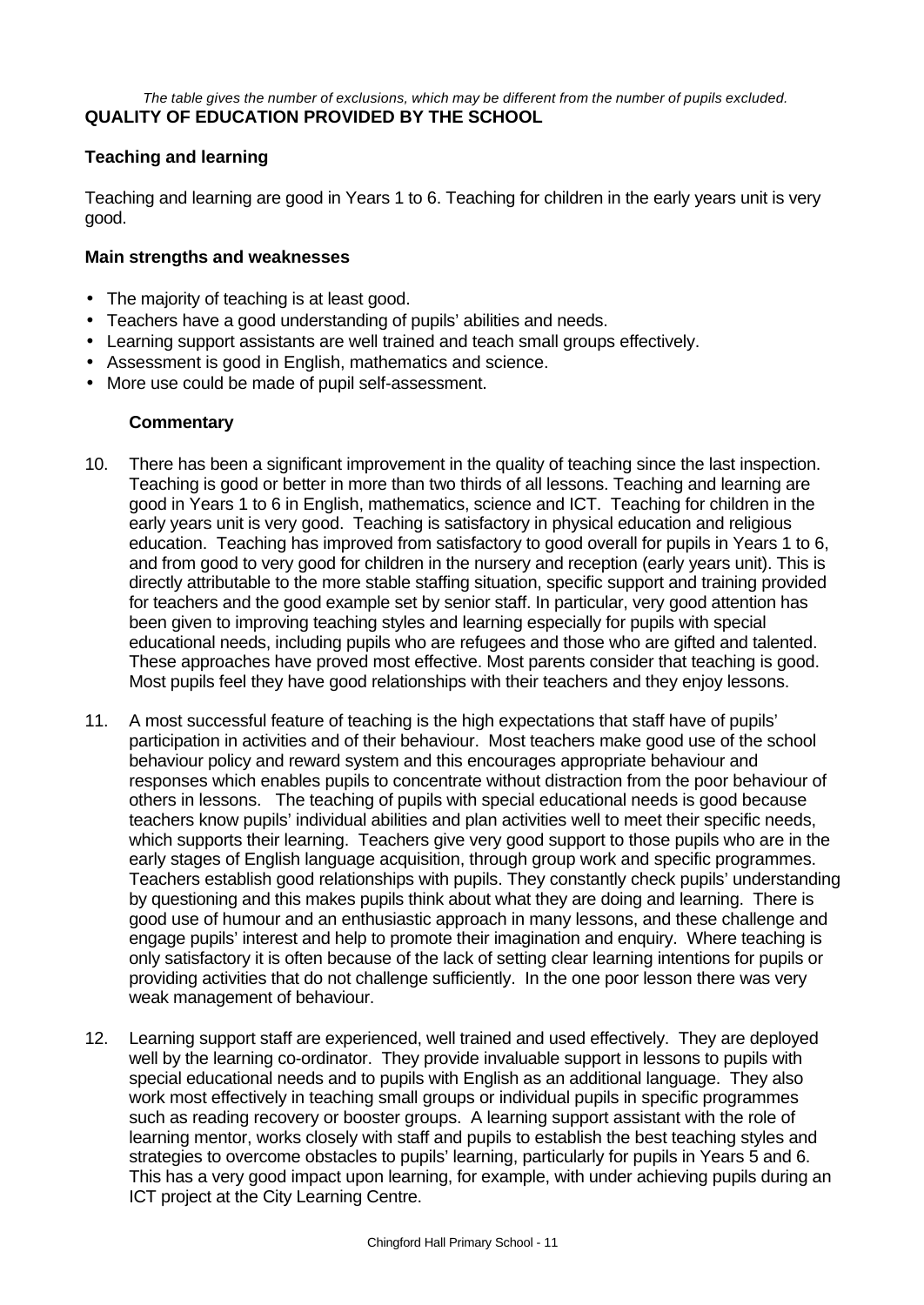13. Assessment is good in English, mathematics and science. Pupils' progress is tracked and targets set for each pupil helping them to make good progress. The new special educational needs co-ordinator is introducing group education plans which will reduce the amount of administration by staff and be more efficient and effective in addressing pupils' needs. Teachers produce profiles of pupils' attainment and these help to inform their planning and to produce clear learning plans for pupils. Assessment procedures lead to a good match of resources to the needs of pupils. The school's marking scheme also links well to teachers' assessment of pupils' progress. The school has sound plans to extend the effective assessment system in English, mathematics and science, to the other subjects, where at present, assessment for these subjects is only satisfactory. Homework is used satisfactorily across the school and helps to support pupils' learning. There are a few good examples of pupils making evaluations about their own or each others' progress, but this is not planned for in most lessons and could be developed further to help all pupils understand the progress they are making and how they can improve.

#### *Summary of teaching observed during the inspection in 27 lessons*

| Excellent | Very good | Good                  | Satisfactory | Unsatisfactory | Poor | Very Poor |
|-----------|-----------|-----------------------|--------------|----------------|------|-----------|
|           |           | $\overline{a}$<br>. . |              |                |      |           |

*The table gives the number of lessons observed in each of the seven categories used to make judgements about lessons.*

## **The curriculum**

The school offers its pupils a satisfactory curriculum. It fulfils all the statutory requirements and makes sure that all areas of learning and subjects are taught, but does not make the most of opportunities for linking subjects such as history and geography with English, mathematics and science.

## **Main strengths and weaknesses**

- There is a very good curriculum for pupils in the nursery and reception classes.
- Extra-curricular opportunities and opportunities for enrichment are very good.
- Accommodation and resources are good.
- Opportunities for linking subjects to make learning more meaningful to pupils are not consistently planned.
- There is currently no library.

- 14. The curriculum is satisfactory because the school has effective systems to ensure that all the subjects of the National Curriculum, as well as religious education, are taught according to national and local guidelines. Planning for all subjects is thorough, and for English, mathematics and science it is good. The curriculum in the nursery and reception classes is very good.
- 15. However, the time given to the foundation subjects (that is, subjects other than the core subjects of English, mathematics and science) is the minimum recommended and the school does not make the most of opportunities to broaden children's learning in these subjects by linking them effectively with teaching in English, mathematics, science and ICT.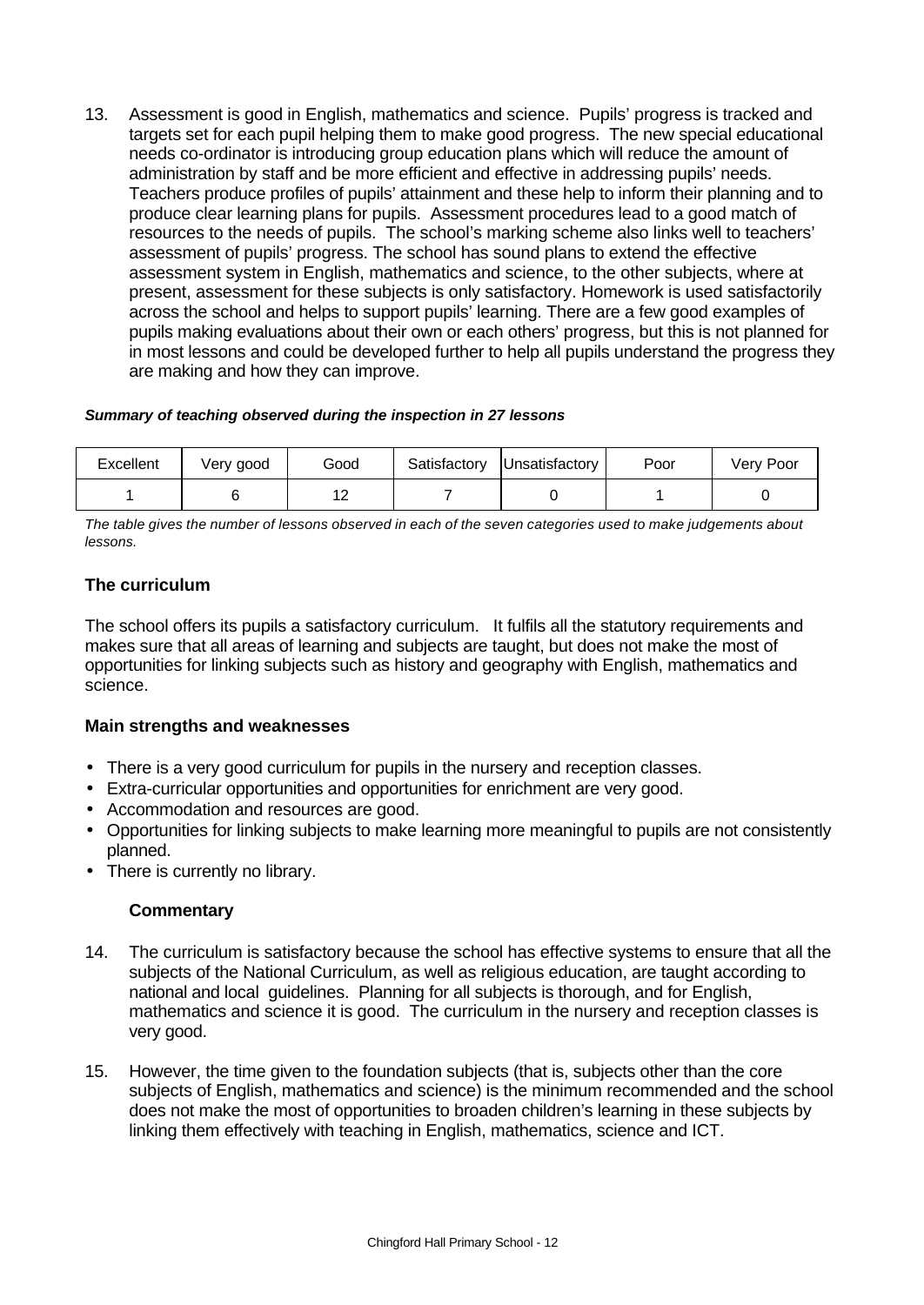- 16. Pupils with English as an additional language and those with special educational needs are catered for very well in the planning for lessons. The school has successfully introduced a number of initiatives such as reading recovery, the accelerated learning and booster classes which all give very good support to pupils' learning. There is good planning to provide pupils with personal, social and health education, which includes effective support for their transition to the next stage of education.
- 17. In Year 6, the school has made the decision to focus especially on English and mathematics, in order to equip children with important basic skills. This has proved effective in raising standards in these subjects, but it means that pupils have less time allocated on the timetable in the other subjects.
- 18. The school offers children a very good range of extra-curricular activities. There are a wide variety of sporting activities for both girls and boys. These include links with a local soccer club and a national sports programmes, as well as league matches in tam sports against local schools. There are also clubs for leisure activities which range from chess to needlecraft. Pupils are keen participants. Many of the activities, for example, the very popular breakfast club, support and enhance pupils' learning during the school day. Teachers plan a good range of visits to enrich pupils' learning, and visitors such as "Mr Numbervator" motivate and interest children. Events such as the visit of a theatre group and participation in an opera project broaden pupils' experience of the arts. A healthy eating project has successfully influenced pupils' choices of snack and lunch menu.
- 19. Accommodation and resources in the nursery and reception classes are very good. In the rest of the school accommodation is satisfactory. Classrooms are pleasant, attractive and well organised and there is plenty of room. One classroom has a new interactive whiteboard which the teacher uses effectively to enhance children's learning. However, the layout of the school means that the hall and a room used for supporting pupils in small groups have to be used as thoroughfares and this sometimes leads to pupils being distracted in lessons or assemblies.
- 20. The school has a good selection of resources that help staff when they plan lessons. Because the school has been recently re-organised, it does not currently have a library. This means that pupils do not have easy access to non-fiction resources or the opportunity to fully develop research and browsing skills. There is a new ICT suite which is being well used to support pupils' learning.

## **Care, guidance and support**

The provision for pupils' care, welfare, health and safety is very good. The provision of support, advice and guidance based on the monitoring of pupils' achievement is very good. The involvement of pupils through seeking and acting on their views is very good.

## **Main strengths**

- The induction arrangements for pupils in reception are good.
- There are very effective procedures for health and safety, child protection and first aid.
- All adults know pupils very well and provide very good levels of care.
- There are good systems for monitoring pupils' academic standards and progress in some subjects.
- Arrangements for monitoring pupils' personal development are very good.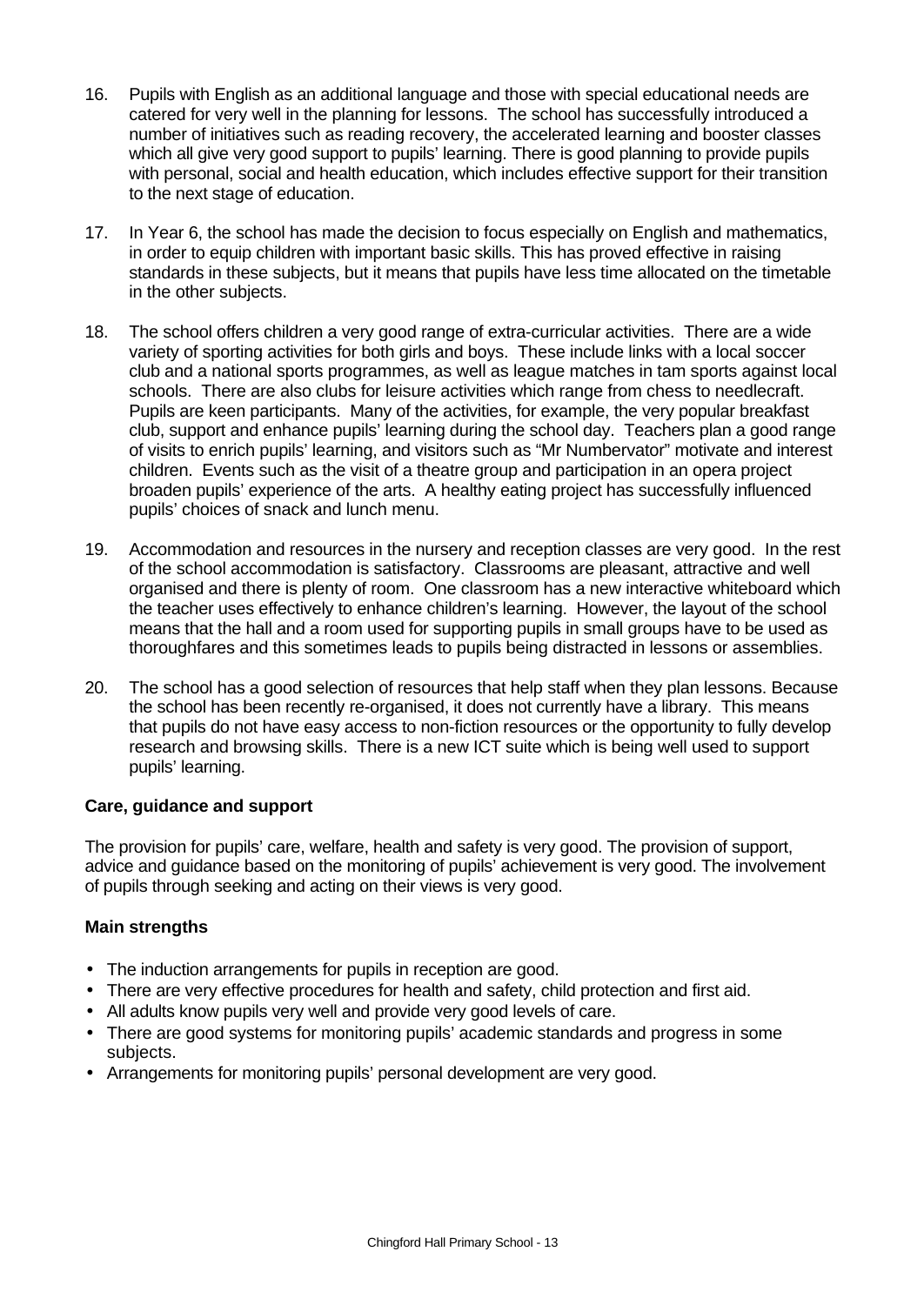## **Commentary**

- 21. There are very good arrangements for children when they start at the school. The arrangements include preliminary visits to the school by both children and parents, as well as visits by staff to local playgroups and nurseries. These enable teachers to gather information about the children and, as a result, they settle in very quickly and start to make good progress straight away.
- 22. Pupils with special educational needs and those with English as an additional language are very well supported by a range of measures. Monitoring of the needs of these pupils is thorough and helps to ensure that the learning opportunities closely match the pupils' needs. These include the provision of well trained learning support assistants. These staff work very effectively, providing one-to-one and group support as necessary. The role of the learning mentor is a valuable addition to the arsenal of support provided to ensure access to learning to all the pupils. External support teams, such as those for behaviour, also provide good assessment and guidance of pupils. Several pupils with behavioural needs are very well supported by temporary placement at the nearby pupil referral unit.
- 23. The school has very good health and safety procedures. The acting headteacher is the designated person for child protection and for pupils in public care. All staff are very aware of child protection issues and keep logs of concerns. All are trained at the beginning of the year and there are good guidelines for all staff. The child protection advisor is very supportive. Links with social services are satisfactory. Arrangements for the administration of first aid and for monitoring pupils' medical conditions are very good and several members of staff have been trained in first aid. Supervision at lunch and play times is good. Risk assessments are regular and health and safety practice is very good throughout the school.
- 24. Most pupils who responded to the inspection questionnaire felt there was at least one adult to whom they could turn for advice. Adults know the pupils very well, despite the high turnover of pupils, and monitor their personal development well through classroom records. Academic monitoring is used well to inform pupils' reports, through the good tracking systems that are used to check on pupils' progress in English, mathematics and science. Pupils' views are sought consistently through the school council, circle time, and assemblies. Pupils in their questionnaire felt confident that their views could be heard and acted upon. For example, when the menu for school dinners was changed to meet pupils' preferences. The school recently conducted a survey to ascertain pupils' views about behaviour in the school.

## **Partnership with parents, other schools and the community**

The school's links with parents are satisfactory, as they were at the time of the last inspection. Links with the community are good. Links with other schools are very good.

## **Main strengths and weaknesses**

- Parents have positive views of the school.
- The school provides parents with good information.
- Very good links with other local schools provide many benefits for the pupils' learning.
- There are very good links with parents of children with special educational needs and English as an additional language.
- Annual reports are not detailed enough about pupils' progress.
- Parents do not attend workshops set up by the school and only a very small number of parents help in school.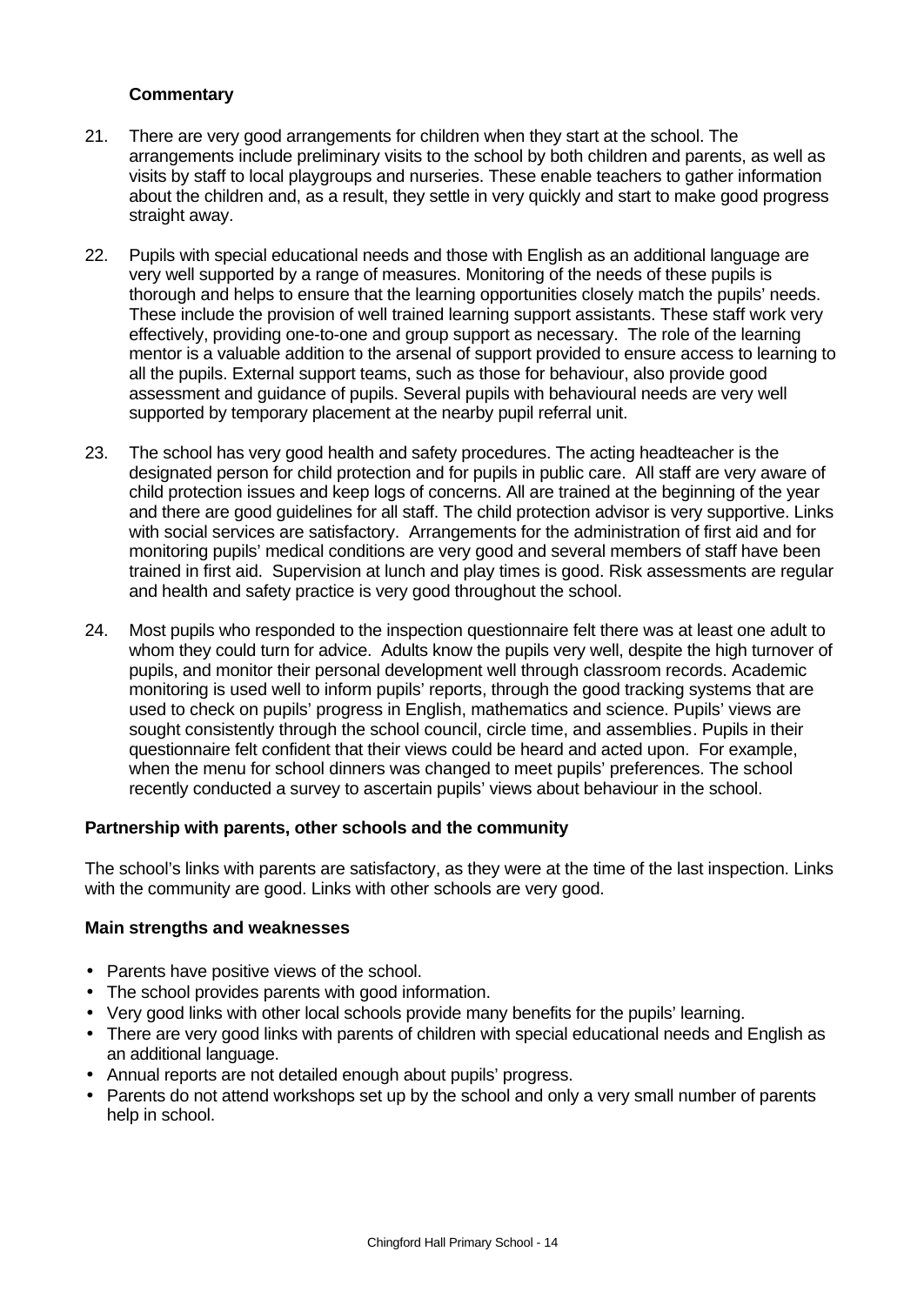## **Commentary**

- 25. In their responses to the questionnaire, parents and carers expressed very positive views on nearly all aspects of the work of the school, although a significant minority were concerned about behaviour. Parents are comfortable in approaching the school with any questions and concerns.
- 26. Information provided for parents is good. The prospectus and Governors' annual report to parents are well presented and informative. The school provides parents with good information about what their children are to learn and about homework. Links through home/school reading books are little used by parents and the support given by parents to their children's learning at home is unsatisfactory. Annual Reports to parents meet basic requirements. However, they sometimes do not give parents enough precise information about their child's progress and standards of achievement in each of the subjects. Nor do they give targets or offer pupils or parents the opportunity to comment. Regular newsletters are lively and helpful. They keep parents well informed of events and teachers are always available for informal consultation at the end of the day. Parents are welcomed into the school after assemblies each week.
- 27. Attendance by parents at consultation meetings and performances is very good. However, although the school responded recently to parents' requests by setting up curriculum workshops, no parents attended and a recent open day attracted very few parents. Only a few parents help in school. Parental involvement is best in the nursery and reception classes. Parents are involved early in any racial incidents or in any behavioural issues. Induction procedures include a good range of materials. The work of the learning mentor and also the special educational needs coordinator helps to establish very good links with parents of children with special educational needs or whose first language is not English.
- 28. There are very good links with local schools through the Education Action Zone and, for example, the local Beacon school has given support in the areas of science and accelerated learning. This has raised staff expertise in these areas and thus supported pupils' progress. The learning mentor works closely in the transition of pupils from Year 6 to Year 7, for example, through arranging extra visits for some pupils to their new schools. Former pupils in Year 7, from the local secondary school, visit the school to talk to Year 6 pupils about their experiences, together with Year 7 teachers and the special needs co-ordinator. This has led to fewer exclusions amongst these year groups at both schools as pupils become more aware and confident in their own abilities.
- 29. The school has good links with the local community: for example, Year 6 pupils met a local councillor to discuss issues about child abuse, and the local Member of Parliament visited the school recently. Year 5 pupils worked with a local artist to create a mural for the new extension.

## **LEADERSHIP AND MANAGEMENT**

Leadership and management is good.

Leadership in the school overall is good and management is very good. The governance of the school is good.

## **Main strengths and weaknesses**

- The acting headteacher and other key staff provide strong direction and role models.
- The school plan provides clear goals and there are very effective procedures and policies for all areas.
- There are very good procedures for evaluating school performance.
- Effective monitoring of pupils' standards, achievements and progress is in place and this informs teaching.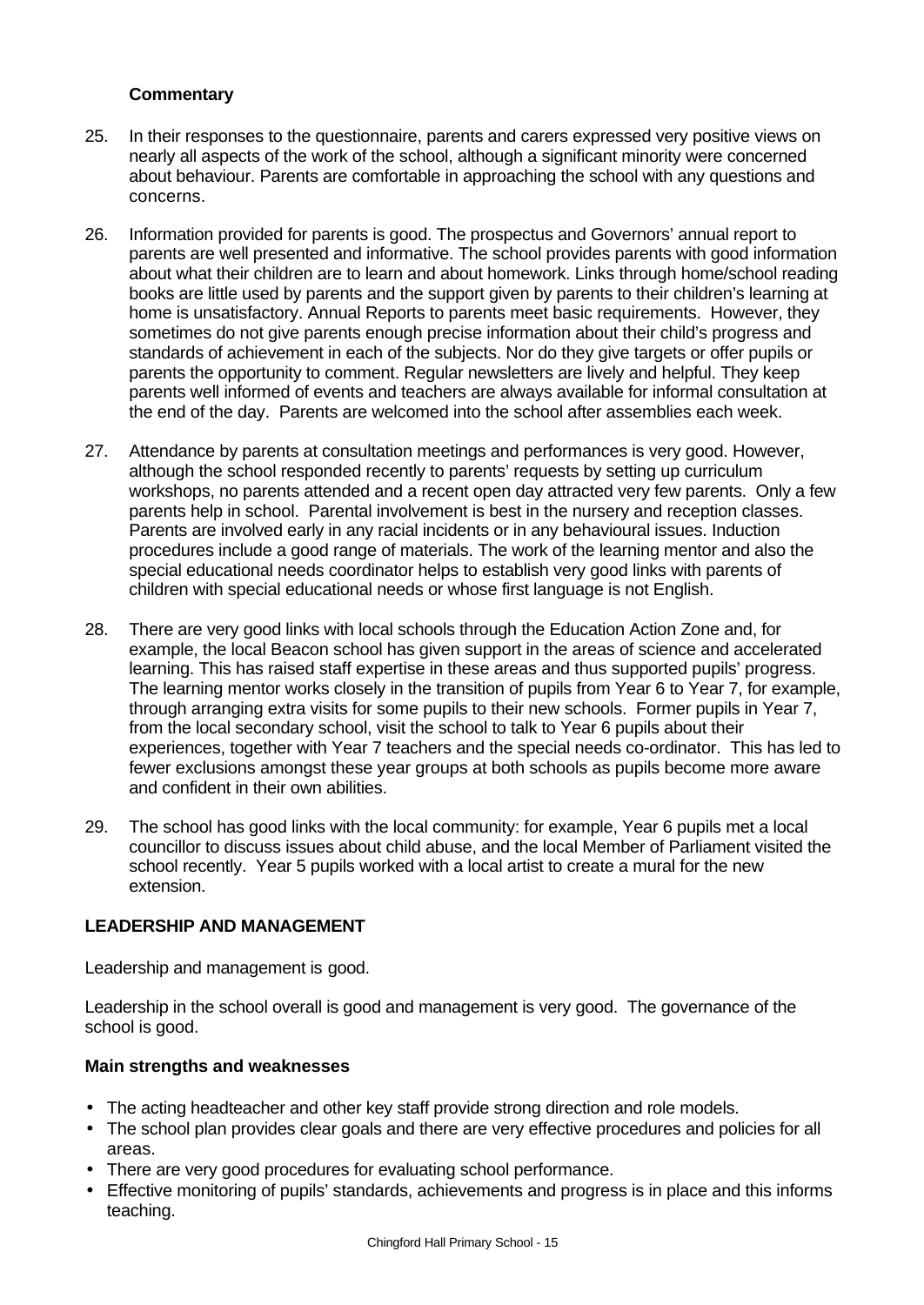- There is very good training and professional development of staff.
- The staff team is very committed to making sure each pupil's needs are met.

## **Commentary**

- 30. The leadership of the school has remained strong since the last inspection. The deputy headteacher as acting headteacher has the confidence of the staff, school governors and parents. There has been a lot of development work with the staffing structure of the school. The school is in an area known to have staff recruitment problems, but at present there is a relatively stable staff team. There have been a number of successful recent appointments made to key roles such as special educational needs co-ordinator and a new senior management team has been created. A new emphasis has been given to subject leaders. Close attention is given to pupils' learning and the appointments of a learning co-ordinator and learning mentor are two examples of how management strategies are helping to support and raise the quality of teaching, especially for pupils with special educational needs. Good role models provided by senior staff have resulted in a very positive staff team which is committed to improvement. The senior staff use consultation and delegated responsibility as vehicles for managing the many changes that have occurred in the school over recent years. Despite all the physical changes to the size of the school and structure of the building, the staff have sustained a pleasant school environment for pupils in which they can learn and prosper. Parents at the meeting and in the questionnaire felt that the school is well led.
- 31. There are very good systems for management including financial management. The school improvement plan is detailed and effective in determining priorities for action. Senior managers have introduced good systems for monitoring the academic performance of pupils and these have led, through more informed teaching, to improvements in pupils' learning. The management of the curriculum and of teaching and learning has provided many innovations, for example, by the introduction and development of the reading recovery, accelerated learning and booster, and the support given to pupils through the school behaviour programme. These programmes provide support to all pupils as required, and in particular to those with special educational needs. A particular success has been the imaginative and well-directed use of learning support assistants to support these initiatives. All these have a very good impact upon pupils' standards, progress and achievement.
- 32. The leadership is acutely aware of the needs of pupils with English as an additional language, including those pupils who are refugees, and is successful in meeting their needs. The teacher responsible for managing support ensures that funding is well focused to provide suitably trained support staff in each class, whose role is to enrich pupils' English acquisition.
- 33. There is a supportive and active governing body who work hard to meet their legal obligations. They monitor the quality of teaching and curriculum by linking to subjects and receiving written and verbal presentations from subject leaders and by the reports of senior staff. Governors are well informed about the school's many strengths and weaknesses. Together with staff, they have introduced many improvements in the school and have helped to sustain the quality of others. They have worked very successfully to adjust to the many changes brought about by the reduction in number of pupils and alterations to the school buildings. Financial procedures and administration are good. There is an efficient school office. Senior staff and governors seek to obtain best value when the school purchases goods, services and in the general recruitment and deployment of staff. Governors through close liaison and consultation with senior staff, successfully challenge them to provide the best standards and to justify all their actions. The school plans effectively for staffing, and resources. The higher than average surplus balance on the school budget has been carefully allocated to specific contingencies and to offset future rises in staff costs. The programme for

training and professional development of staff is very good and has made a considerable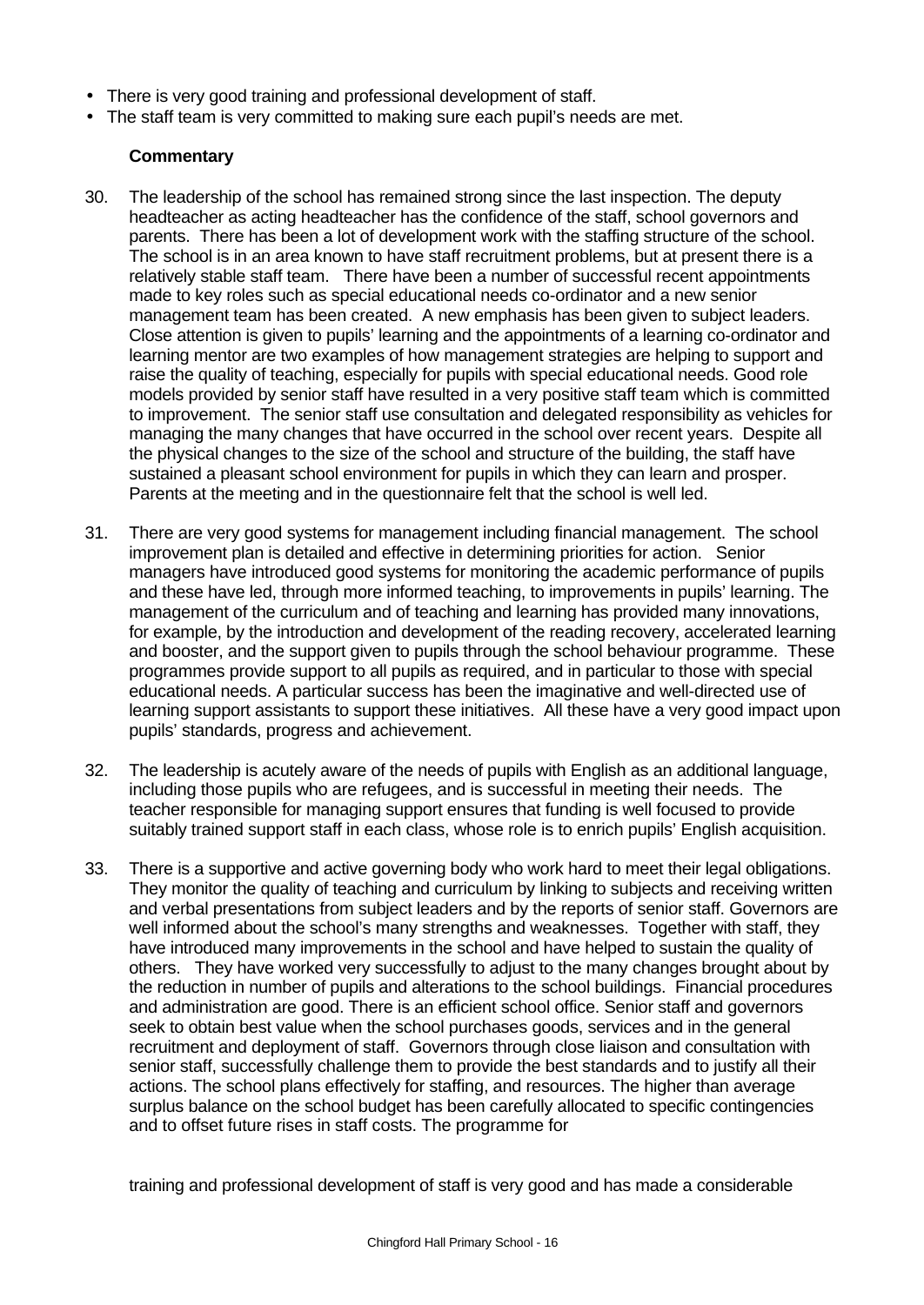impact upon the effectiveness of teaching and learning, particularly for meeting the needs of pupils with special educational needs and English as an additional language.

34. The leadership of the school have been unable to overcome the lack of involvement by parents in the life of the school despite strenuous efforts. There is little more involvement by parents than there was reported at the time of the previous inspection. Staff do take seriously the views of parents and act upon them. There are good relationships between staff and pupils and their views are regularly sought on a range of school issues. There has been a satisfactory response to the school's request to parents to help to support pupil attendance.

#### **Financial information**

#### *Financial information for the year April 2002 to March 2003*

| Income and expenditure $(E)$ |         | Balances (£)                     |
|------------------------------|---------|----------------------------------|
| Total income                 | 939,625 | Balance from previous year       |
| Total expenditure            | 962,373 | Balance carried forward to the i |
| Expenditure per pupil        | 4.1826  |                                  |

| Income and expenditure $(E)$ |         | Balances (£)                        |         |  |  |
|------------------------------|---------|-------------------------------------|---------|--|--|
| Total income                 | 939.625 | Balance from previous year          | 77.000  |  |  |
| Total expenditure            | 962.373 | Balance carried forward to the next | 123.730 |  |  |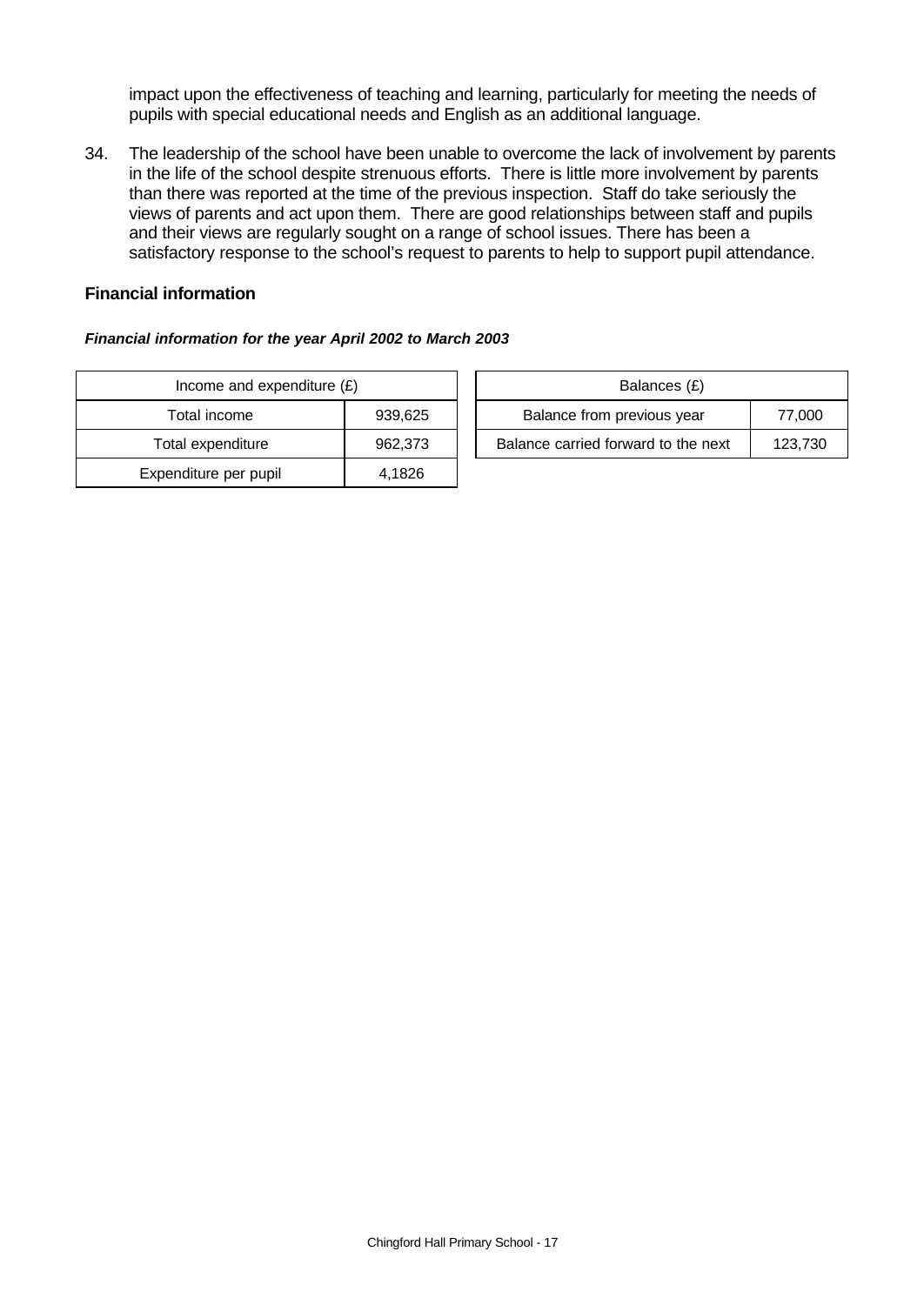# **PART C: THE QUALITY OF EDUCATION IN AREAS OF LEARNING, SUBJECTS AND COURSES**

## **AREAS OF LEARNING IN THE FOUNDATION STAGE**

Provision for children in the Foundation Stage is very good. The nursery and reception age children are housed in the early years unit. Children start in the nursery at the beginning of the term after their third birthday. As a result, there is an intake of new children every term. Staff record a personal profile for each child, working in partnership with parents and carers. This information is used by teachers to plan children's work. The profile for each child is used to record children's progress and achievement throughout their time in the Unit.

Many children start school with very limited speaking and listening skills, and low levels of personal, social and emotional development. Staff concentrate particularly on developing children's language and social skills and, as a result, many children make a very good start in the school. Throughout the unit, children feel secure and are happy to learn.

The quality of teaching and learning is consistently very good. It is based on a well-planned curriculum, which embraces all of the required areas for learning. Provision is extremely well organised and managed. Children's progress is carefully monitored and any particular needs for individuals or groups are built into the weekly and daily lesson plans. The staff work together well, they plan together and know how young children learn, with the result that activities are suitably wide ranging and are well tailored to the needs of the children. The school has maintained and built upon the good provision identified during the last inspection.

## **PERSONAL, SOCIAL AND EMOTIONAL DEVELOPMENT**

Provision in personal, social and emotional development is **very good**.

## **Main strengths and weaknesses**

- Children are given opportunities to take responsibility and develop their initiative within a well structured and secure learning environment.
- There are many opportunities for children to improve their speaking and listening and communicate their thoughts and ideas to each other and adults.
- Children achieve very well as a result of very good teaching which ensures that they are challenged and supported to work hard.

- 35. Staff have high expectations of how children will behave. This results in a harmonious and settled learning environment where children are confident to try new activities and work happily alongside their classmates. Planning and teaching are very good and children respond well to the adults who work in the unit. Having the three, four and five year olds together in the unit has a beneficial effect on the youngest children as they start school. Older children provide good role models for younger children, which helps them to quickly settle into the routine and join in with activities. Older children too gain in confidence and self-esteem. Staff expect children to help in the unit by doing little jobs such as being responsible for tidying up at the end of sessions, and they do these tasks well.
- 36. Teachers plan activities that are designed to help develop children's social skills. For example, healthy snacks are set out during both morning and afternoon sessions so that children can sit with others and have a drink, a piece of fruit or a biscuit and accept being part of a group. Staff make a point of sitting with children and modelling good social skills as well as seizing opportunities to engage in conversation and so develop the children's language, particularly those with special educational needs or English as an additional language. A few children are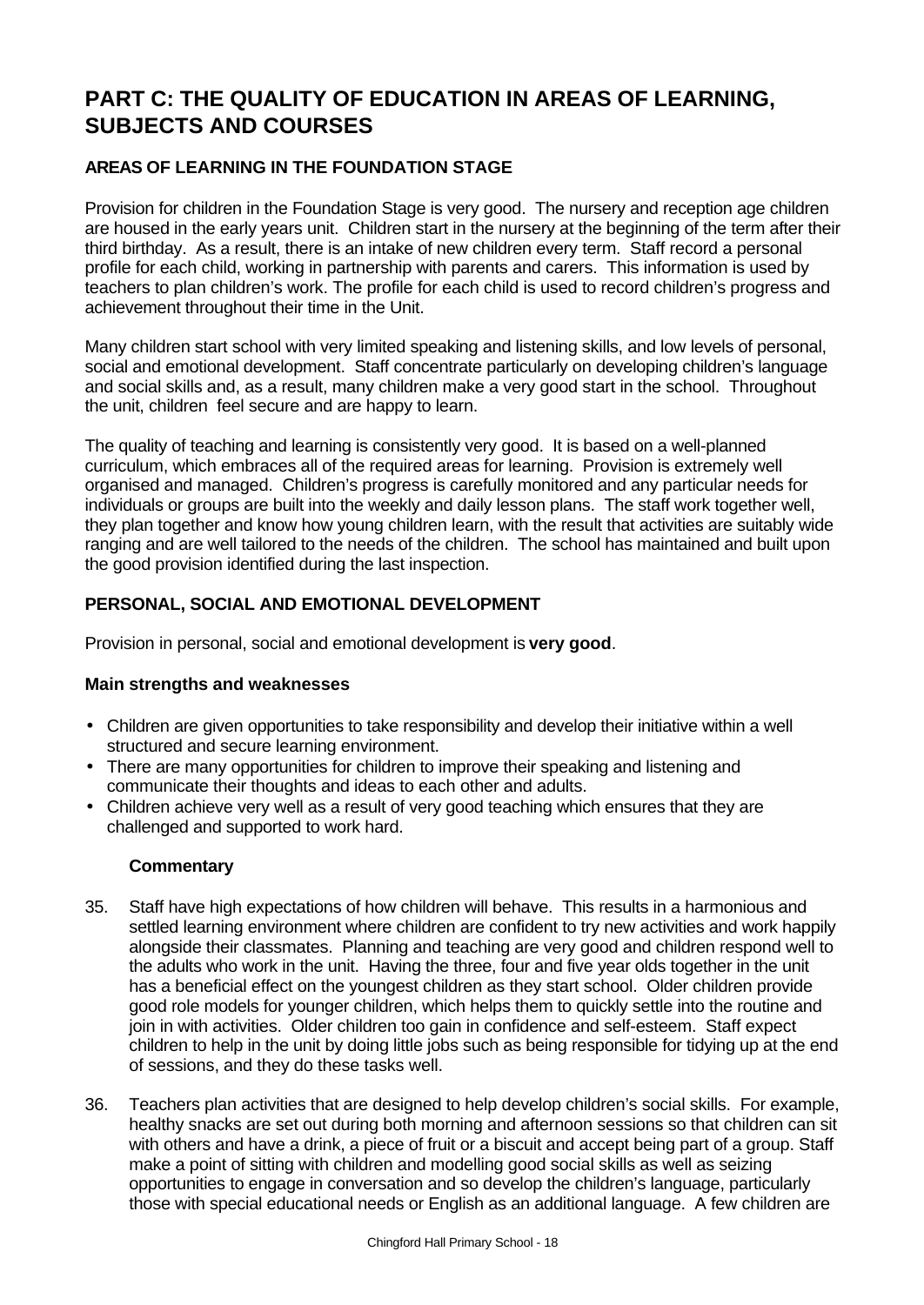likely to meet the goals that are normally expected at the end of the Reception Year, but for the majority, who enter school with a low level of personal, social and emotional development, there is still some way to go before the goals are reached. Nevertheless, considerable development takes place whilst they are in the Unit.

## **COMMUNICATION, LANGUAGE AND LITERACY**

Provision in communication, language and literacy is **very good**.

## **Main strengths and weaknesses**

- Teachers, nursery nurses and support staff take every opportunity to develop children's language and children often make rapid progress.
- Children benefit from the ability of some staff to communicate with them in their home languages.

## **Commentary**

- 37. Every opportunity is taken to engage in speaking and listening with the children. For example, when making birthday cakes staff use the opportunity to reinforce the names of colours and three-dimensional shapes, and to widen the children's vocabulary by then asking them how they have made the cakes. Children, who are at the early stages of English acquisition, are given individual help from learning support assistants and a bilingual assistant, with particularly good results. For example, in the small world area of the class, pupils enjoy 'pretend play' when buying various food in the shop and practising how to ask for and pay for items. However, many talk alongside others rather than with them. Many children are confident enough to come and show their work to adults but few initiate a conversation, remaining silent until spoken to. Most children use simple single or two word responses.
- 38. Teachers provide plenty of opportunities for children to practise their early writing skills. Reception age children are beginning to correctly write letters and copy words. Their development of sounds and reading are given a high priority. Good use is made of well-known rhymes to help develop and consolidate children's learning. Most of the older children recognise their own name and all gain considerable enjoyment from books and stories. As soon as children start school, they are provided with reading bags and can take books home to share with parents and carers. Dual-language books are provided and parents are encouraged to note their child's progress. In addition, there is a reading morning once a week when parents and carers are encouraged to stay in school and help with language development. A small proportion of children are likely to reach the goals expected but most will not meet them.

## **MATHEMATICAL DEVELOPMENT**

Provision in mathematical development is **very good.**

## **Main strengths and weaknesses**

- Many opportunities are provided for children to develop their mathematics in other areas of learning, for example when singing counting rhymes.
- Opportunities to count and match are often planned as part of work in other areas of learning.

## **Commentary**

39. In common with the push to support language development, teachers promote mathematical language very well. For example, in story time, counting rhymes are often used by teachers as a way of enhancing learning. Children are encouraged to practise their numeracy when they are involved in activities in other areas of learning. For example, children begin to count and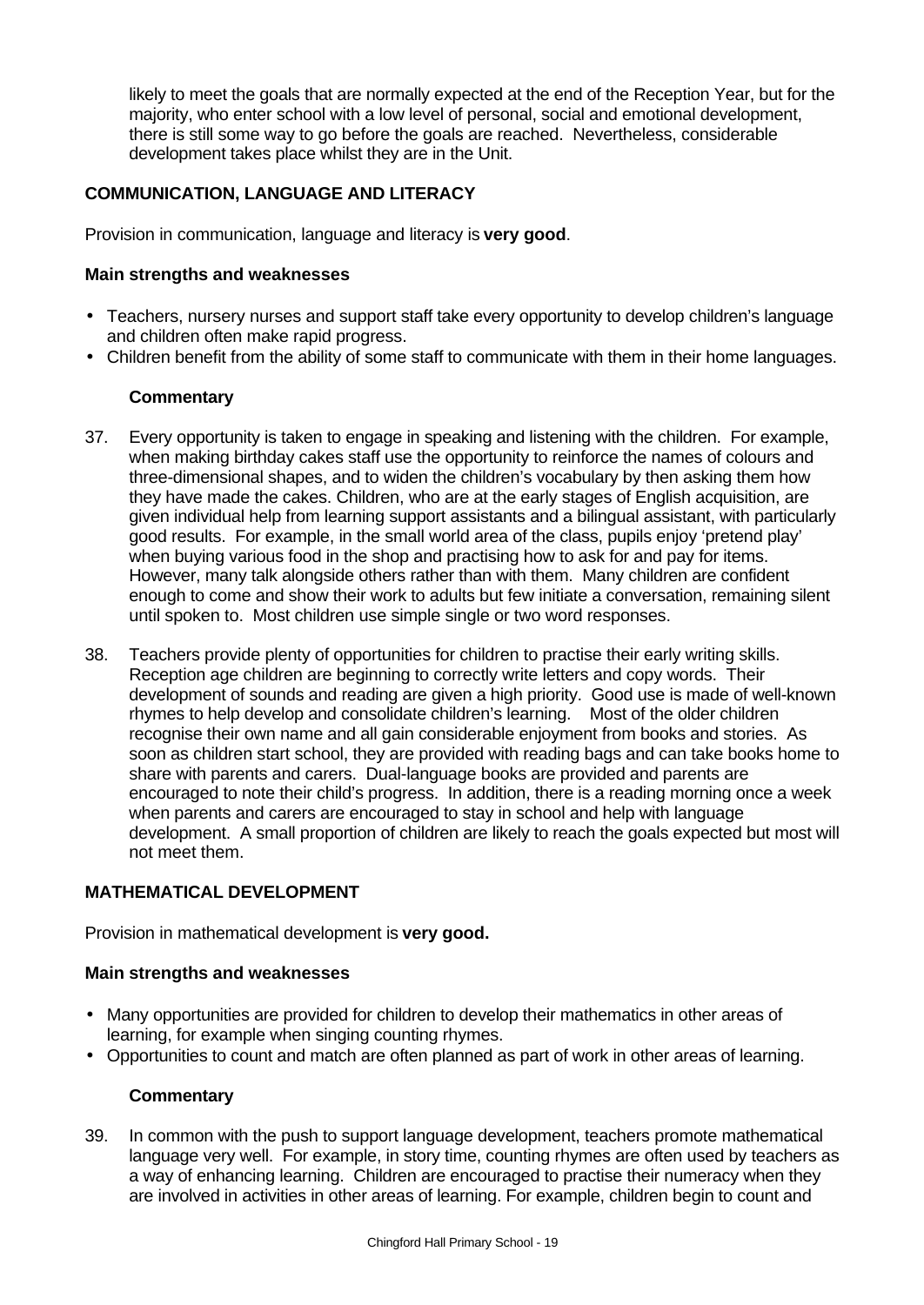add numbers when playing with toys or games or when singing nursery rhymes. Activities to help develop sorting and matching skills are always set out in the unit and children are naturally drawn to these and use them to develop their understanding of number. Children derive great enjoyment from sorting plastic wild animals, and several correctly name the elephant and giraffe. Reception children recognise and correctly count to 10 and a few to 20, and they recognise and know the names of a few two-dimensional shapes such as a square. However, most do not reach the goals expected for their age before they enter Year 1.

## **KNOWLEDGE AND UNDERSTANDING OF THE WORLD**

Provision in knowledge and understanding of the world is **very good.**

#### **Main strengths and weaknesses**

- The curriculum is rich and varied.
- Good use is made of visitors and the environment.

#### **Commentary**

- 40. Photographs of last year's work shows that varied experiences are provided by teachers and many of these link well with other areas of learning. Children's understanding of plants and animals is enriched by a visit from the 'Newt Man' and, through first-hand experience, they handle and learn about the characteristics of different 'mini beasts'. A visit by a health visitor helps children to gain insights into how to care for themselves through a 'baby clinic'. Teachers enrich the curriculum by holding themed days such as a 'Seaside Day' where children work with artefacts associated with the theme. Themes are also used as a way of developing children's awareness of other environments. Photographs of previous displays indicate that these are rich and varied, such as a journey to South Africa and Carnival Time.
- 41. Children work purposefully with construction equipment and enjoy using a computer, though many need support to use a mouse. In this area of learning, most children will not attain the goals expected for children of their age.

## **PHYSICAL DEVELOPMENT**

Provision in physical development is **very good.**

#### **Main strengths and weaknesses**

- Children are provided with a wide range of activities for their physical development.
- The outside learning area provides good opportunities for children to run, jump, balance and explore.

#### **Commentary**

42. Most children reach and a few exceed the goals set for children of their age by the time they enter Year 1. Resources are good and include a secure outdoor area where climbing frames and sit-on wheeled toys provide good opportunities for children to balance, climb and improve co-ordination. Activities seen show that there are good links with other areas of learning, such as number, and knowledge and understanding of the world. Many opportunities are provided for children to practise and develop co-ordination in their hands, fingers and eyes.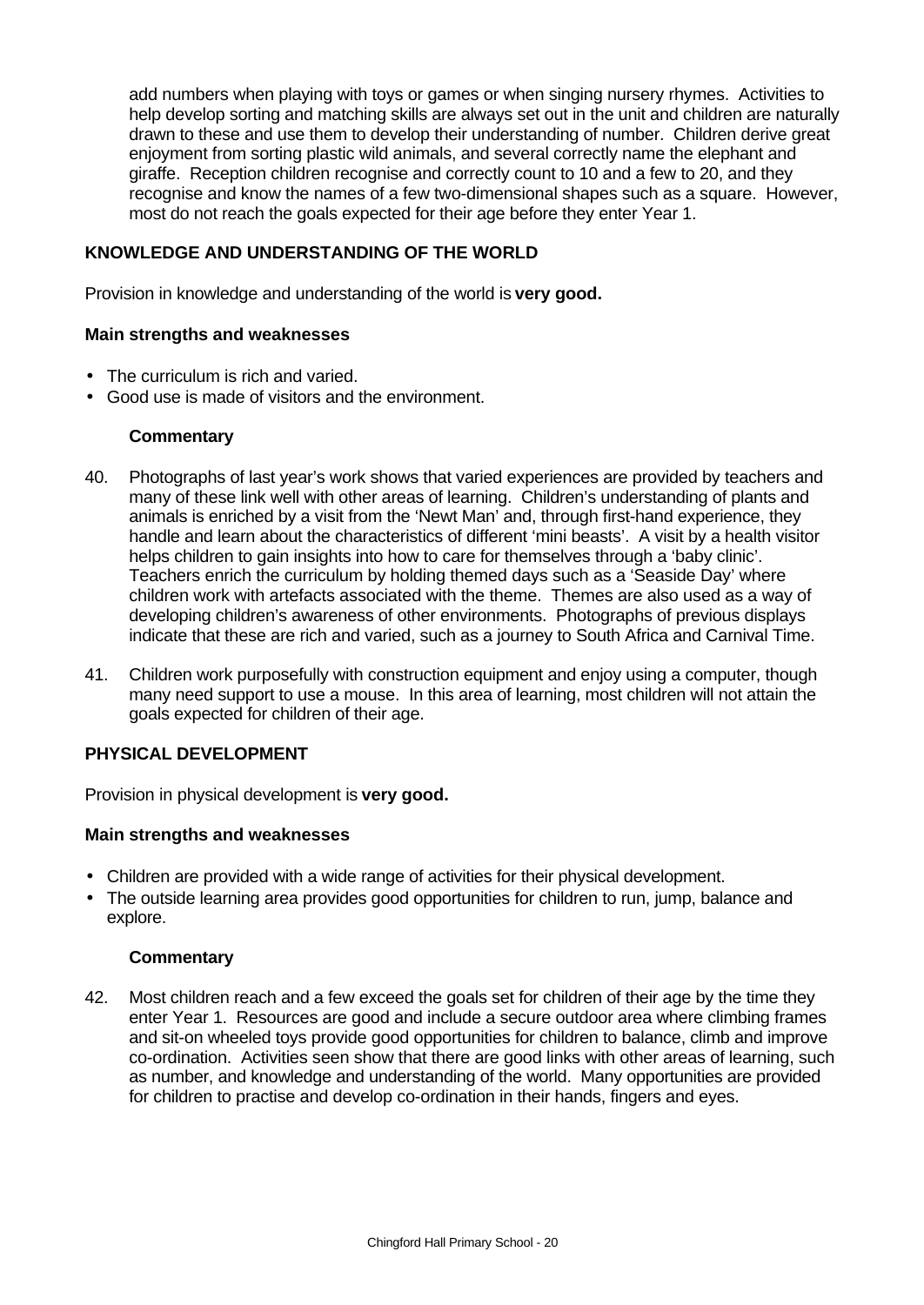43. In one lesson held in the school hall, children moved with confidence and imagination, showing good co-ordination and control. They warmed up by swinging their arms in time to the music. When exploring different ways of travelling around the hall, they successfully walked on their heels, ran and jumped, stopping quickly on the teacher's command. The support staff played a valuable role, for example, as when warming down several children were unsure what lying on their back meant.

## **CREATIVE DEVELOPMENT**

Provision in creative development is **very good.**

#### **Main strengths and weaknesses**

- Children are provided with a wide range of media in which to work.
- Teachers' planning shows good links with other areas of learning.

#### **Commentary**

44. Children are provided with good opportunities to develop their imagination. For example, when making Christmas cards, children carefully cut and stuck coloured paper, placing it to good effect, depicting a tree. Children work with various media such as paint, pastels and collage. Throughout creative activities, all staff intervene to support language and mathematical development. For example, when making birthday cakes the topic of birthdays was discussed and this developed into a spontaneous rendering of 'Happy birthday', which others joined in singing. This led to children counting the number of candles on the cakes. Attainment will be close to the goals expected by the end of the year.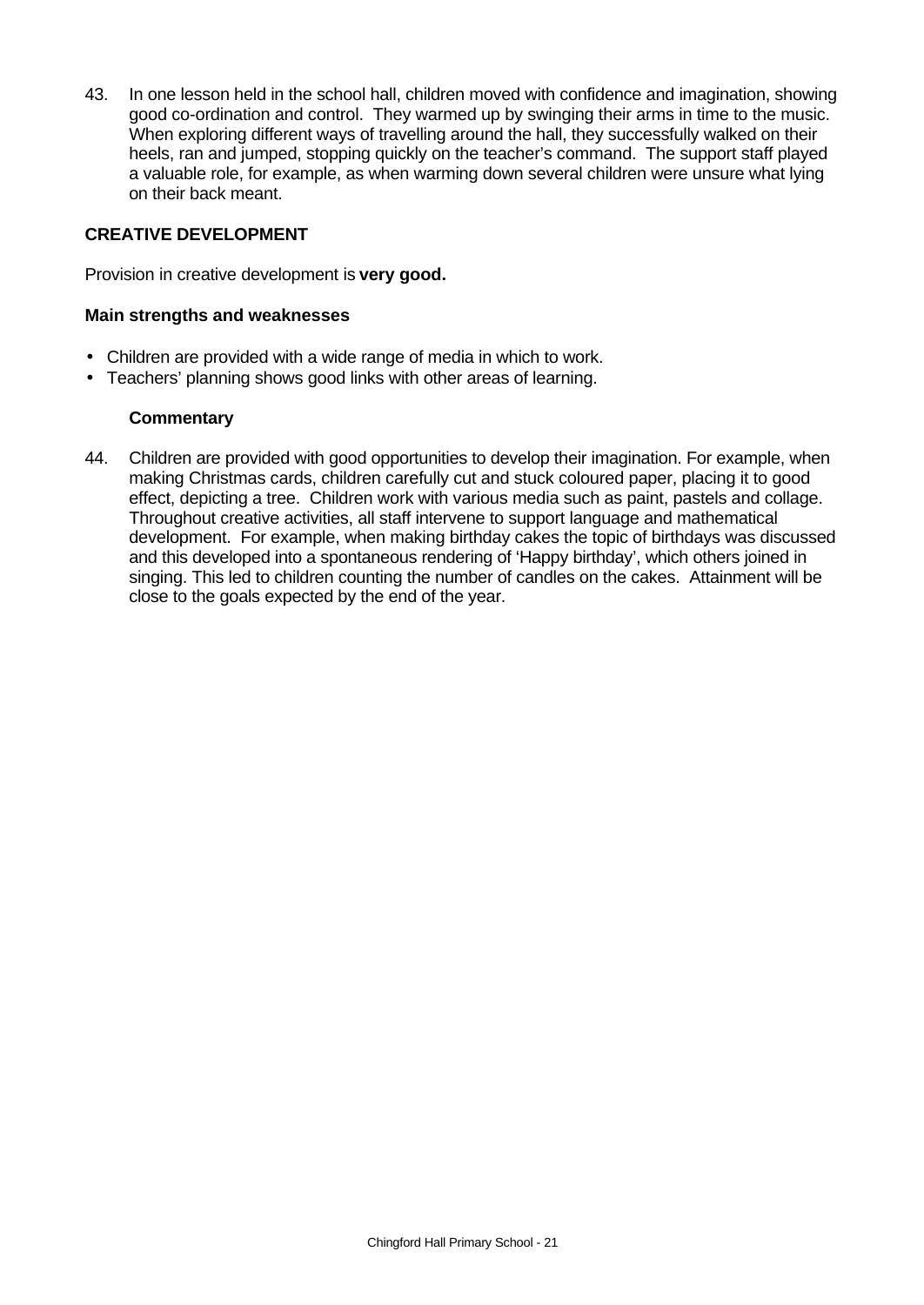## **SUBJECTS IN KEY STAGES 1 AND 2**

#### **ENGLISH**

Provision in English is **very good**.

#### **Main strengths and weaknesses**

- Teaching in the subject is good, and sometimes very good.
- The use of reading recovery strategies help pupils catch up lost ground quickly so that they can read well enough to be fully involved in all of their school work.
- Standards of handwriting are unsatisfactory.

- 45. An analysis of the results of national tests shows that at the end of Year 6 in 2003, standards were below the average achieved by pupils across all schools nationally. However, in comparison with similar schools, pupils' results were above average. When compared with the levels achieved by the same pupils when they were at the end of Year 2, results show that the school enables pupils to make very good progress. Observations of lessons and analysis of the work in pupils' books show that standards in the current Year 6 are below national expectations for the age group, but that a similar proportion of pupils to last year are on track to achieve the national average in 2004.
- 46. In comparison with all schools nationally, Year 2 pupils are working below the levels expected for their ages in both reading and writing. However, in comparison with similar schools, pupils are doing well in reading and very well in writing. Taking into account the fact that many pupils are not achieving the levels expected for their ages when they move into Year 1 from the reception class, this represents good progress.
- 47. The quality of teaching and learning is good, and in half of the lessons it is very good. Teachers plan thoroughly, making good use of the support materials provided by the National Literacy Strategy, and offering a wide range of learning opportunities. For example, pupils in Year 6 turn scenes from novels into scripts for plays, and investigate how reports are written before writing their own. Pupils in Year 2 plan and write stories based on books they have read together. Analysis of the work the pupils have completed shows that teachers help them make progress by building on and extending skills and knowledge they have already covered. Teachers mark work positively, praising good efforts, but the marking does not always make it clear to pupils what they need to do to get better and they are not given time to improve pieces of work.
- 48. At the end of Year 6, an analysis of work shows that higher-attaining pupils write using a variety of sentence structures, although they do not commonly make full use of complex sentences to express information concisely. Basic sentence punctuation – full stops and capital letters - is not always accurate, but pupils know about and can use speech marks. They know how to set out different forms of text and are beginning to understand and use suitable structures for different kinds of stories. Pupils in the average and above-average attaining groups talk confidently about technical grammatical features such as tense and person.
- 49. The most-able pupils in Year 6 read books of a difficulty level appropriate to their age range, but many or a significant minority cannot "read between the lines" in order to work out, for example, a character's motives. Lower- attaining readers do not consistently take notice of the punctuation in order to make sense of the text when reading aloud, and the least able are working at levels about two years below that expected for their age. However, they enjoy books and can name favourite authors.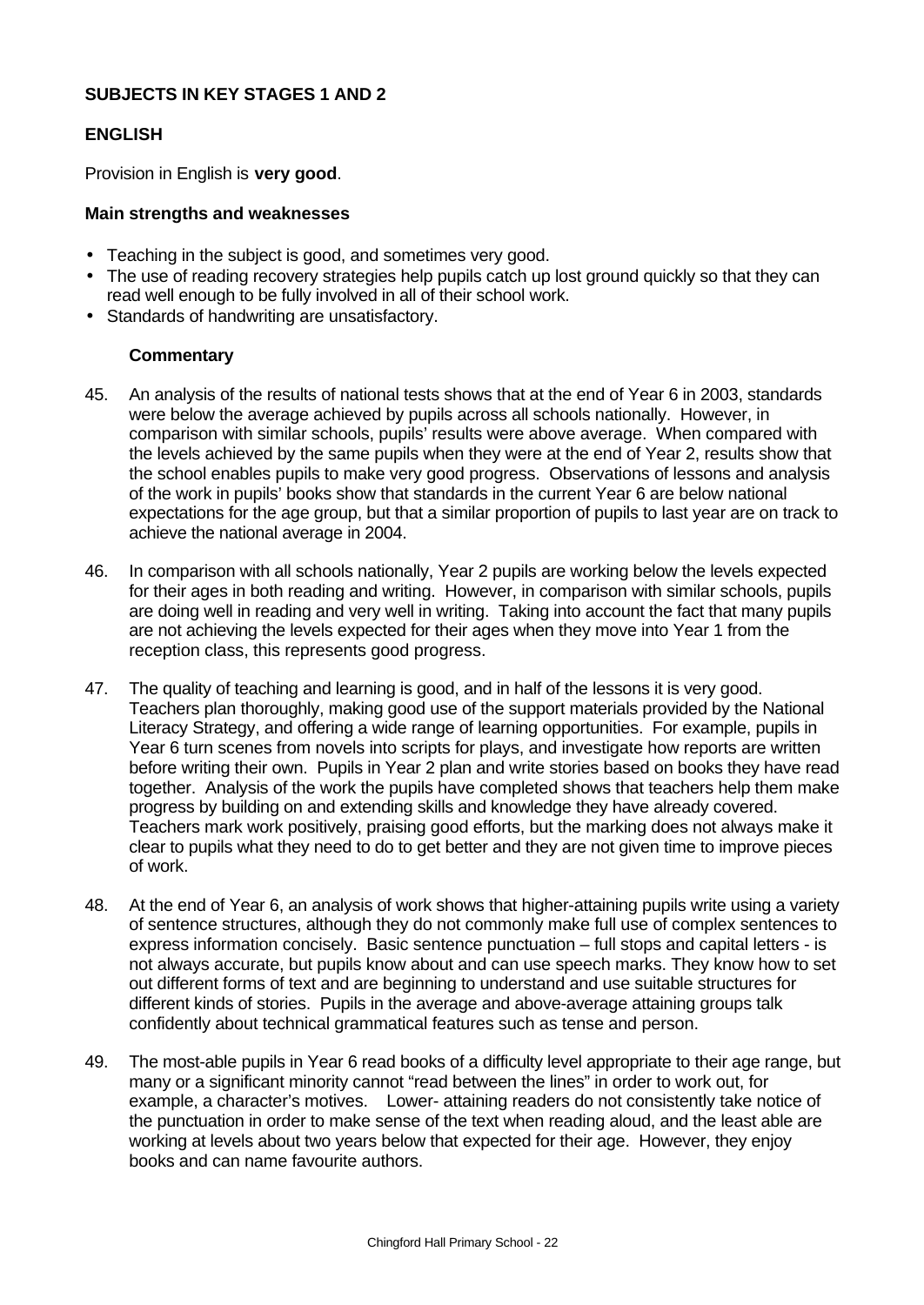- 50. In Year 2, achievement is good. Pupils are beginning to understand how to structure their writing, for example, by using connecting words such as "then" and "next" in order to help the reader follow the sequence of events. Higher -attaining pupils can write at some length when required, but lower attaining pupils require a lot of support and need to be encouraged to work independently. Simple words are often spelt correctly, but children need to be encouraged to use their knowledge of letter sounds to attempt longer spellings. The most-able readers are working at or slightly above the level expected for their age and are happy to tackle quite sophisticated texts. Less-able readers read familiar texts with enthusiasm and enjoyment but do not apply their knowledge of sounds and letters consistently.
- 51. Pupils' speaking and listening skills are below the levels expected for their ages. Teachers take every opportunity to broaden pupils' understanding and vocabulary, and use drama to motivate pupils and encourage speaking and listening.
- 52. In both the infants and juniors, handwriting is unsatisfactory, with many pupils not joining letters consistently or fluently, and many pupils still writing in pencil in Year 6. Teachers do teach handwriting regularly, but the teaching is not consistent or focused enough, and it needs to be linked to spelling.
- 53. The school has developed a number of effective strategies to help children achieve as well as possible. The English co-ordinator is a trained tutor for reading recovery (a specific approach to teaching reading and writing), and uses this programme very successfully to help pupils to "catch-up" with the reading levels expected for their ages. She has trained other staff to provide one-to-one support for pupils by using a number of techniques based on this programme. All pupils in Year 6 receive booster classes in literacy, where they are given additional teaching in order to help them reach their full potential. The results of national tests and the attitudes of pupils to their work show how successful these programmes are.
- 54. Provision for the support of pupils with English as an additional language, including those who are refugees, is good and their progress is good. As these pupils move through the school, they make good progress in speaking, listening, reading and writing in English, and achieve as well as other pupils in the school. Some pupils reach above average standards.
- 55. In Year 6, the school also teaches pupils in literacy groups according to ability. This works well for the higher- and middle-ability groups, but the school needs to ensure that the teaching received by the lower-ability group, many of whom have special educational needs and who are working well below expected levels, is specifically targeted to their needs while allowing them to work with their classmates where possible.
- 56. The school has a good selection of resources for English, and classrooms have a range of attractive fiction books. However, the lack of a library is a disadvantage as it means that pupils do not have constant access to a wide range of non-fiction texts and limited opportunities for developing library skills. ICT is well used to support teaching and learning in English.
- 57. The English co-ordinator is knowledgeable and enthusiastic. She gives very good support and guidance to colleagues and manages her subject area very well in a way that significantly helps to raise pupils' achievements.

## **Language and literacy across the curriculum**

58. Literacy is generally satisfactorily supported in the other subjects. However, specific references are not often made in teachers' planning.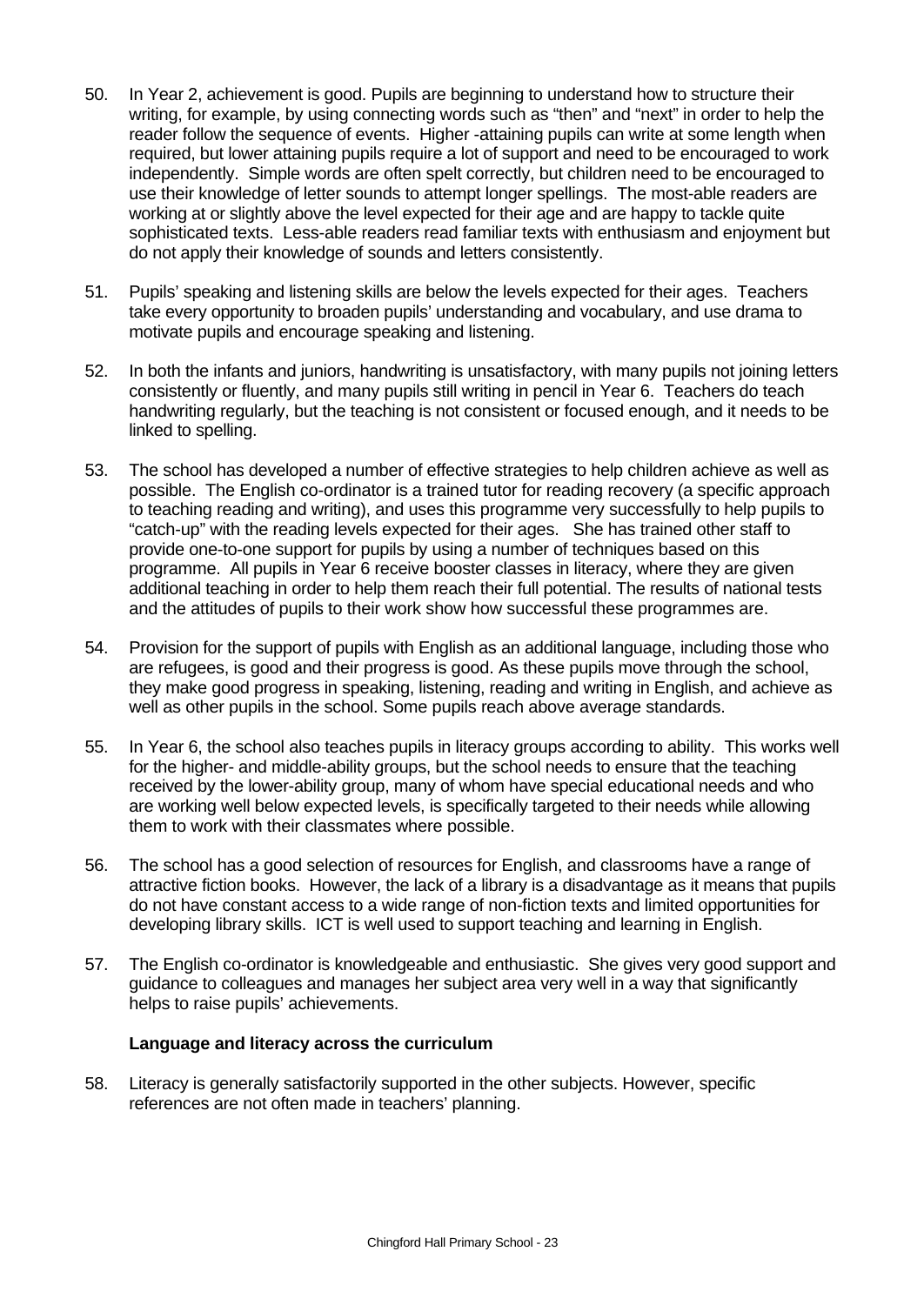## **MATHEMATICS**

Provision in mathematics is **good.**

#### **Main strengths and weaknesses**

- The achievement of pupils from Year 1 to Year 6 is good.
- The quality of teaching is good, with excellent teaching in Year 6.
- Systems to monitor pupils' learning are good, resulting in clear targets for future learning.
- The use of learning support staff has a very positive impact on pupils' achievement.
- There is insufficient use of mathematics in other subjects.

## **Commentary**

- 59. In an excellent lesson, pupils built on their understanding of how to plot co-ordinates and successfully made two translations using all four quadrants with a high degree of accuracy. This standard of work in Year 6 is good, which is impressive, particularly as it is in the first term of the school year. This is due mainly to the good quality teaching and effective procedures for monitoring pupils' learning, including those with English as an additional language. Staff use the information gained to set well focused targets for pupils' next steps in learning.
- 60. The rate of pupils' learning is improving. This is very clearly exemplified by the results of the national tests for 2003. Between Year 2 and Year 6, pupils' progress has been in the top five per cent of all similar schools across the country. The impact of these improvements is indicated in Year 2, where standards are broadly in line with the national average. The effect is rolling through the school with the result that higher-attaining pupils are achieving particularly well in Year 6 and average-attaining pupils, who benefit from being in a group

based on prior attainment, achieve well too. The challenge for the school is to continue to raise the attainment of average and below-average attaining pupils so that the overall standards improve. The signs are beginning to show that this is indeed what is happening.

- 61. Pupils show a good knowledge of number. For example in Year 2 they use simple strategies to mentally add or subtract two, two or three digit numbers. By the time they are in Year 6, most pupils have a good understanding of positive and negative numbers and manipulate these to solve problems. Higher-attaining pupils draw on their subject vocabulary and use it appropriately to describe how they went about solving a problem.
- 62. All teaching is at least satisfactory and much is good; there was one excellent lesson. Teachers have a good understanding of the National Numeracy Strategy and how to tailor it to meet the needs of individuals and groups of pupils. Learning is enhanced by the good deployment of support staff who work closely with the teacher in preparing what pupils will learn. Close attention is given to specific groups of pupils such as those with special educational needs and those with English as an additional language. The success of this approach can be clearly seen in the case of pupils with English as an additional language whose acquisition of English by Year 6 improves to such an extent that their understanding and use of English has little or no impact on their ability to develop their knowledge, skill and understanding of the subject. Pupils with English as an additional language are well represented amongst higher-attaining pupils.
- 63. A strong feature of the teaching is the high expectations that teachers have of pupils' participation, behaviour and learning. Lessons provide good opportunities for pupils to build upon previous learning. Teachers regularly expect pupils to explain how they solve problems and this helps pupils to use and apply their understanding in new situations.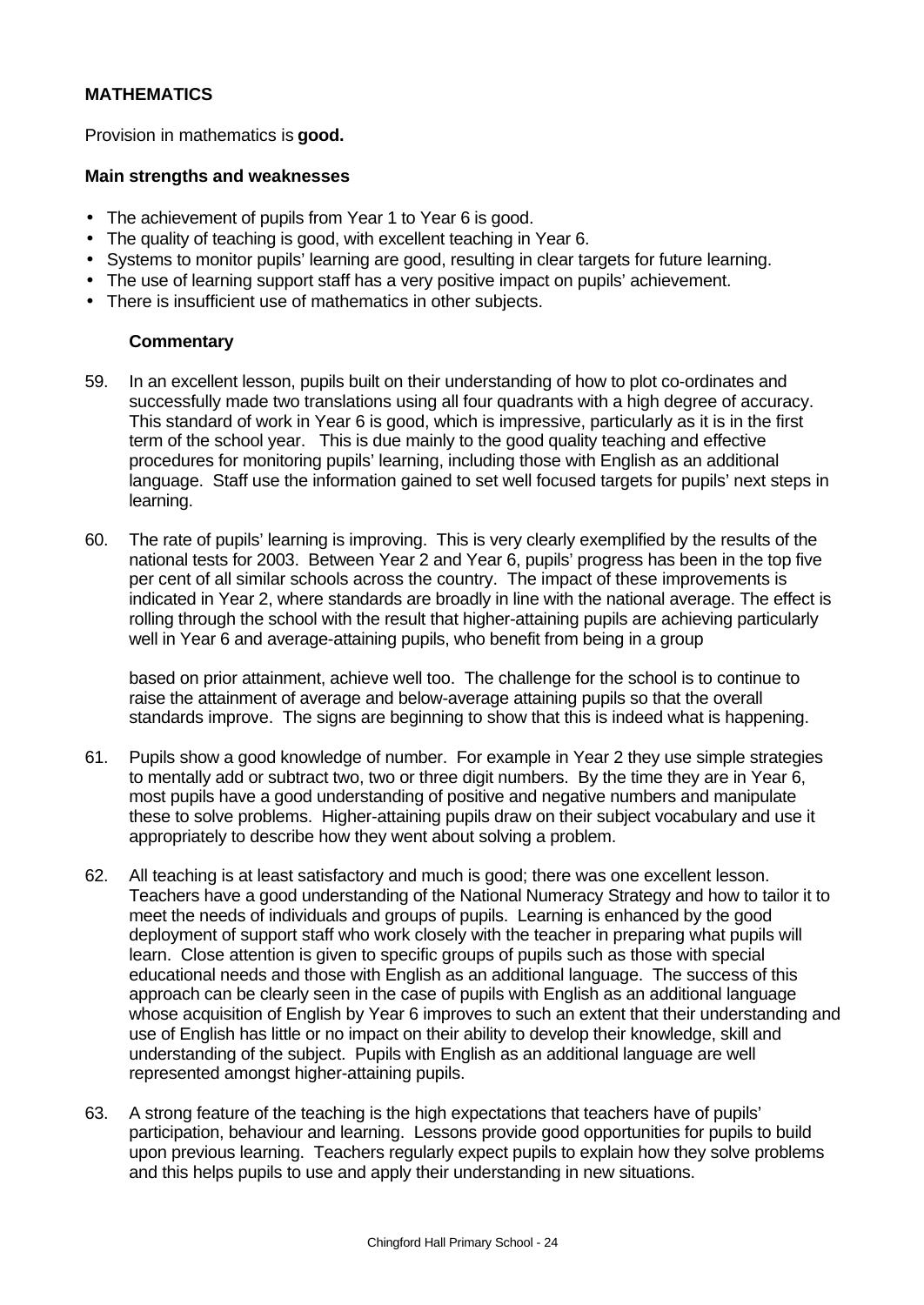64. Leadership is good and providing the necessary impetus for improvement. Management has successfully brought about improved levels of resources and good monitoring and assessment procedures. ICT is used well to support pupils' learning in mathematics. Since the last inspection, pupils' achievement has improved and standards are rising. Pupils are more adept at using and applying their mathematics in different situations.

## **Mathematics across the curriculum**

65. Although there are some examples of pupils using their mathematics skills in other subjects, this is still at an early stage of development and is not consistently planned for across the school.

## **SCIENCE**

Provision in science is **good.**

## **Main strengths and weaknesses**

- Standards are improving, with good achievement and progress in all classes.
- Pupils make good investigations and record their findings well.
- Insufficient use is made of pupils' self-assessment.

- 66. Standards in science have been well below the national averages for all schools and for similar schools for several years. However, during the last year there has been a distinct improvement and upwards trend, particularly for older pupils. Standards in Year 6 at the end of the last academic year were broadly in line with those in similar schools. Standards in the current Year 2 are below average, but Year 6 are broadly in line with the national average.
- 67. Achievement and progress are good by Year 2 and by Year 6. This is despite low levels of attainment when pupils enter the school and the high percentage of pupils with special educational needs or for whom English is not their first language.
- 68. In Year 2, pupils investigate the effects of friction. They have good recall of work done in previous lessons and use this information well to guide their thinking when making predictions about what will happen when a vehicle travels over different surfaces. Higher-attaining pupils have grasped the idea of a fair test and know that the context has to be the same for the results to count. Lower-attaining pupils take part in the experiments and can state what happens when the vehicles travel over rough or smooth surfaces. Pupils record their results using a writing frame to help them. They write down their predictions, the actions they take and what happens when they use different surfaces. Many begin to draw inferences from what they have done and achieve a good understanding of the nature of friction.
- 69. In Year 6, pupils investigate how the temperature of water affects how solids such as sugar dissolve. Most pupils know what constitutes a fair test for their investigations. They have a good understanding of how to carry out their experiment and work collaboratively in groups to do this. Higher attaining pupils work quickly to complete their written tasks successfully and move onto extension activities such as recording the same results on a bar graph using an ICT program. Lower-attaining pupils take longer to write up their experiments but do eventually achieve this and write clear sentences.
- 70. Learning is good in both age groups. Pupils make good predictions and many learn by trial and error how the tests give the results they need. There is a general buzz of activity, enthusiasm and excitement as they work. They clearly enjoy the experiments, work hard and make rapid progress in their understanding. Pupils work confidently and show good speaking and listening skills when describing the outcomes of their experiments.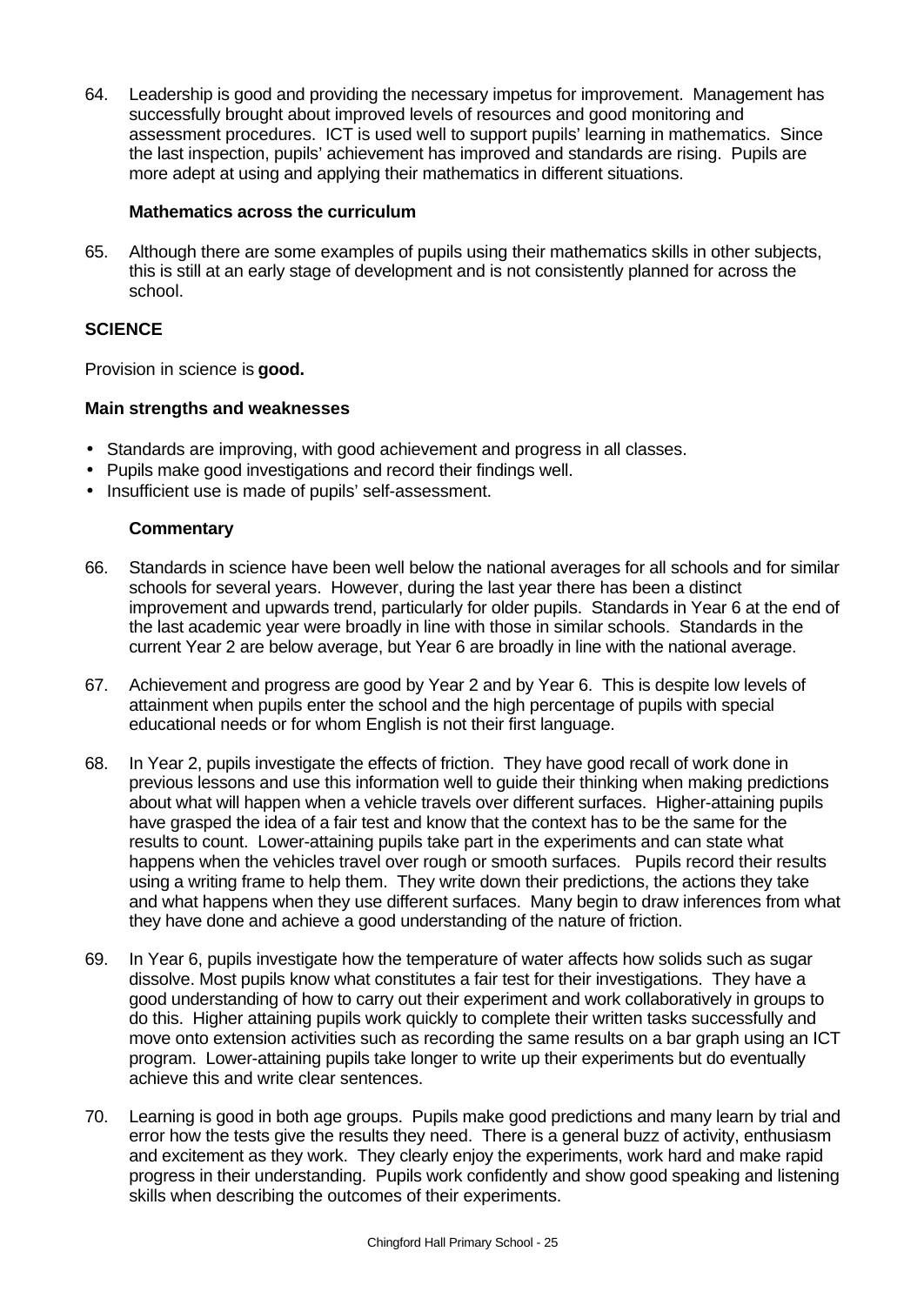- 71. Teaching is good because it is well planned and staff have a good understanding of the abilities and aptitudes of pupils, working to promote their strengths and to help individuals when they do not understand something. Learning support assistants give good guidance to pupils and make an invaluable contribution to improving pupils' understanding through discussion and through the use of questions that make the pupils think. Assessment is comprehensive and includes a marking scheme and the sharing of learning intentions with pupils. More could be made, however, of pupil self-assessment to help pupils' understand what they need to do to improve their standards and to promote awareness of their own progress.
- 72. The subject is satisfactorily led and resourced. The subject leader has sufficient time for monitoring the quality of teaching and planning, and uses this well. Regular contact has been made with other local schools so that comparisons with the best practice elsewhere and joint training have contributed to the development of the subject and the raising of pupils' standards.

## **INFORMATION AND COMMUNICATION TECHNOLOGY**

Provision in information and communication technology (ICT) is **good.**

## **Main strengths and weaknesses**

- Achievement is good.
- The new ICT suite is used well.
- Interactive whiteboards help to make whole-class teaching effective.
- Use of ICT in subjects other than English, mathematics and science is limited.

- 73. Standards in ICT are broadly in line with the national average. There has been an upsurge in pupils' levels of interest, their achievement and their rates of progress recently because the new ICT suite has come into full use. Development in the subject has been delayed by the building re-organisation and re-siting of the ICT suite. Teachers have had to make do with just the computers in their classrooms and this has restricted pupils' access and progress.
- 74. Achievement is good in Year 2. Pupils have sound word processing skills. They alter font size, and make effective use of the space bar, shift keys and the mouse. They successfully type in sentences to complete a piece of text on screen. They use the computer competently to support the work they are doing in literacy. When they have finished their sessions, they know how to save their work and log off. Pupils continue to make good progress in Years 5 and 6 with their word processing skills as they refine their keyboard skills and learn to cut and paste graphics to illustrate the narrative stories they write. Pupils show great interest in what they are doing and work in pairs using a computer and supporting one another in the tasks they have been set. They follow instructions well, work hard and achieve good results.
- 75. A particularly good example of pupils' work in Year 6 was seen in the completed photographic slide show about 'Transition'. This was produced by pupils as part of an Excellence in Cities project in conjunction with the City Learning Centre (CLC), piloted and led by the learning mentor. Pupils with low achievement and self-esteem were given the opportunity, as part of their preparation for transition to secondary education, to use the facilities of the CLC to produce a slide show about the changes that have affected their lives. They used digital cameras and a program for editing and formatting photographs to make images about the key stages in their own lives. The result is a sequenced slide show with sound effects that can be shown on an interactive whiteboard to other pupils and parents. The efforts and participation of pupils was first rate and the slide show is of very good quality showing an in-depth understanding of the changes that occur in the lives of young people.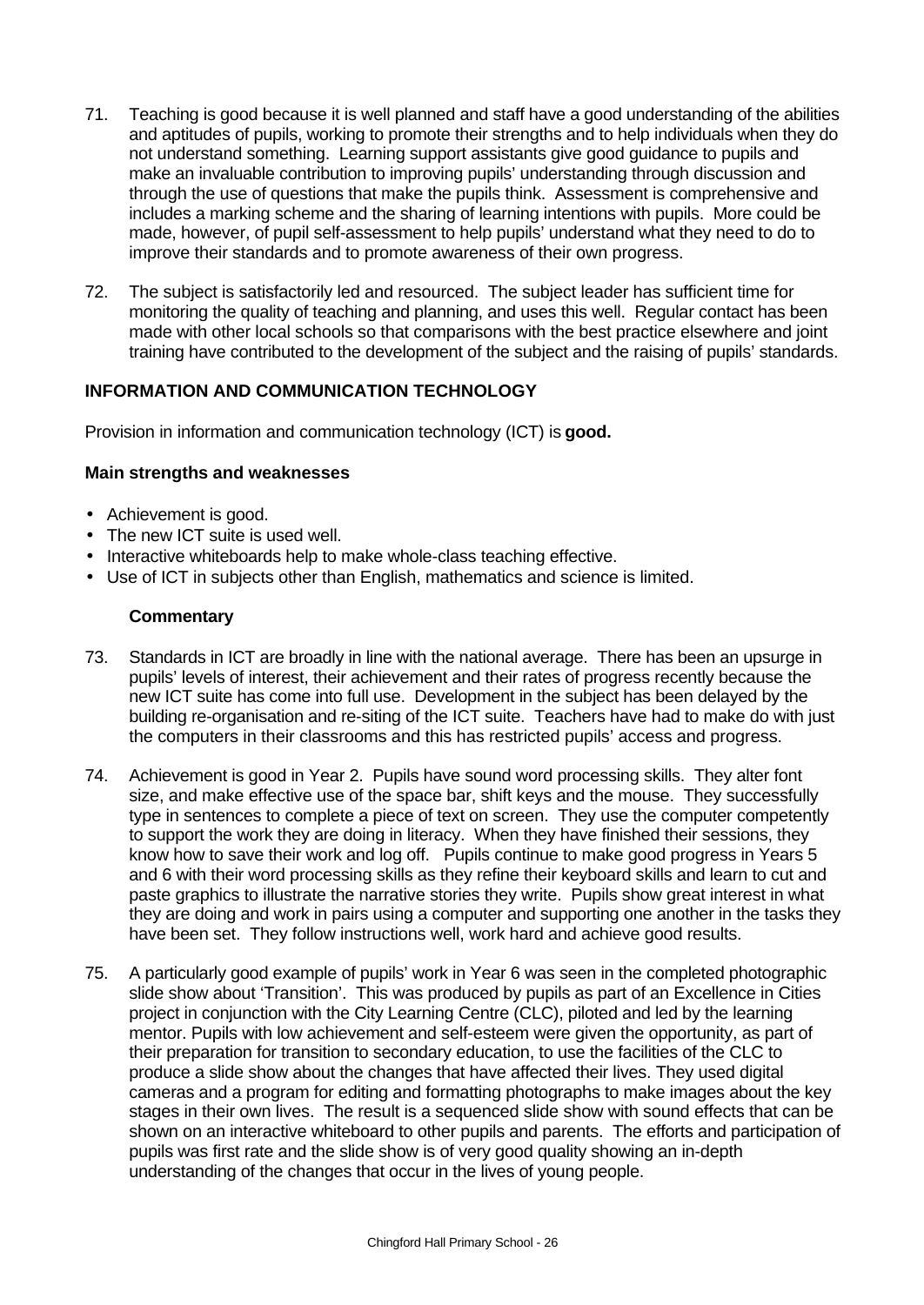- 76. Teaching is good because it is well planned and resourced to match the needs of pupils, and staff have good skills in ICT to support pupils' progress. Good use is made of the interactive whiteboard to demonstrate to the whole class and this enables pupils to quickly learn new skills.
- 77. The subject is satisfactorily led and managed, and resources are good. The Internet has only just been reconnected at the school and, therefore, pupils are unfamiliar with it as a resource. Further staff training in the use of the new equipment is required. An ICT club sometimes supports pupils' learning and involves parental support, but is not run all the year round.

## **Information and communication technology across the curriculum**

78. There is insufficient use of ICT by many subjects except for literacy and numeracy where it is used satisfactorily. Some examples were seen of computers in use in the nursery and reception years and occasional use of programs in other years. ICT does not yet feature consistently as part of teachers' planning for other subjects

## **HUMANITIES**

In humanities, work was sampled in **history** and **geography** with only one lesson seen in each subject. It is not possible to make an overall judgement on provision, standards or the quality of teaching. There is indication from pupils' work that standards are below the national average in both subjects by the end of Year 6. This means there has been little if any progress since the last inspection. Subject leaders are aware of the need to re-structure the subjects, improve assessment, introduce stronger cross- curricular links and they have already made a good start by monitoring and adjusting planning to enable them to do so.

Pupils in Year 4 compare life today with that in Ancient Egypt, using stories and pictures. There are no artefacts or other stimuli to promote pupils' interest. They have poor concepts of time and make very limited progress in their understanding. Better progress is seen in the project work on Black History in Year 6, where pupils undertake detailed research illustrating and writing about their subject well. Pupils in Year 2 compare the physical features of two contrasting localities from photographs, but the learning intention is not fully understood by pupils and progress is unsatisfactory.

## **Religious education**

Provision in religious education is **satisfactory.**

## **Main strengths and weaknesses**

- Religious education gives good support to pupils of all abilities, ethnic origins and religions.
- Planning does not make sufficient links with literacy and numeracy

- 79. In religious education, the locally agreed syllabus is used effectively to plan the curriculum. The main world faiths are taught in each of the year groups; for example, in Year 1, pupils gain in their knowledge and understanding of the Hindu faith and in Year 2 they study Christianity. Many pupils know well-known Christian parables, such as the parables of the Sower and the Prodigal Son. As they move through the school, they are encouraged to learn about and from other faiths, for example, the beliefs of Islam, through study of Ramadan and Eid. Pupils are clearly aware of the importance of certain precious items and holy books for different faiths. For example, they understand why Muslims handle the Qur'an with great respect.
- 80. Only one lesson was seen, but from this, discussions with pupils and the subject leader, and an analysis of pupils' completed work, it is clear that achievement is satisfactory. It is not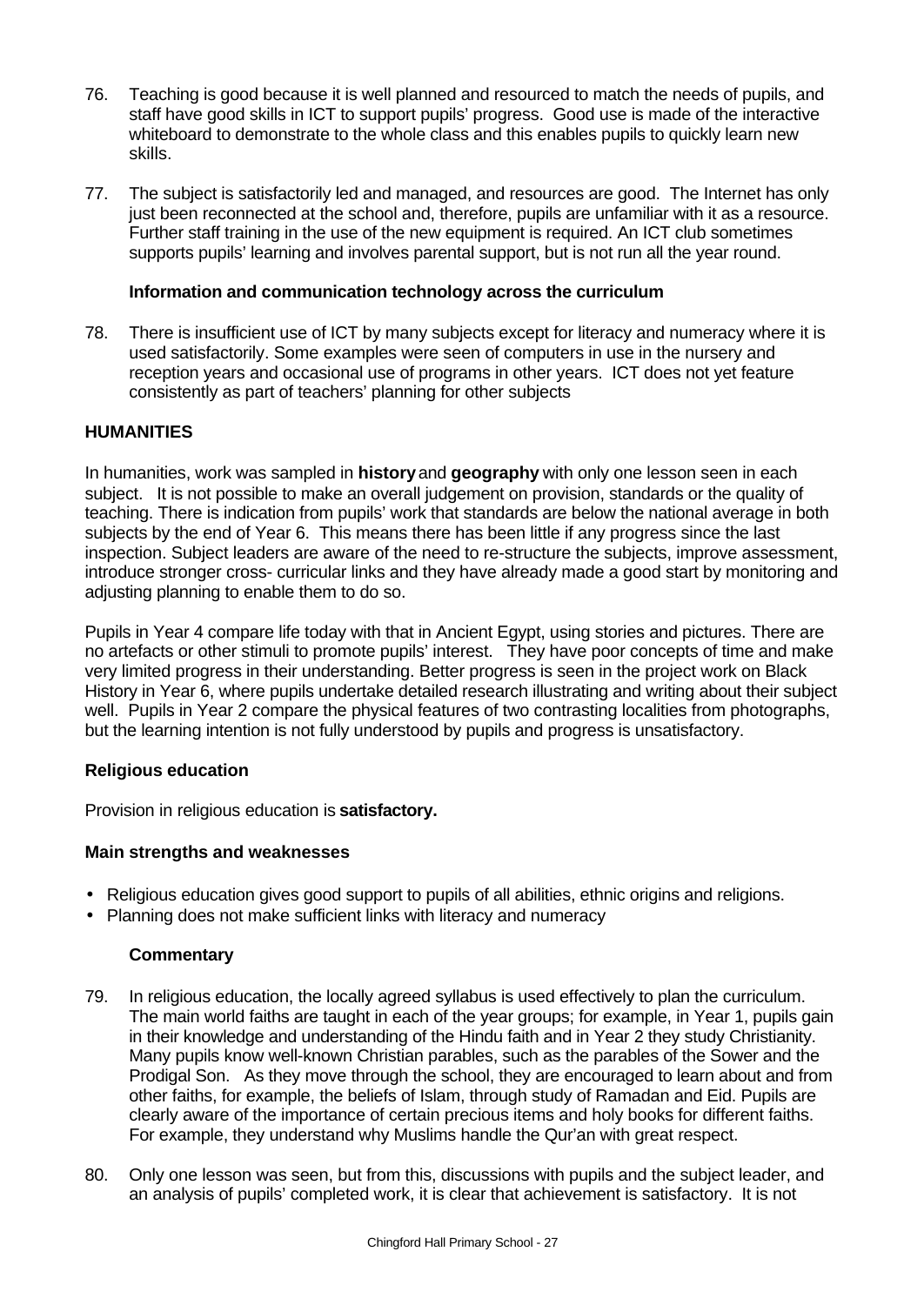possible to give a secure judgement on the quality of teaching overall. Planning closely matches the locally agreed syllabus. Lessons often have an emphasis on speaking and listening, which supports teachers in developing pupils' spiritual awareness through time for reflection and the sharing of beliefs and customs. In the lesson seen, the teacher was very aware of the different faiths held by both pupils and staff present. She drew on the experiences of pupils and staff of the Muslim faith in developing the importance of Ramadan and the customs associated with fasting. By discussing the festival of Eid, pupils were able to compare and contrast similarities with other great world faiths.

81. Leadership and management are satisfactory and resources, particularly those for the study of different faiths, are good enabling staff to support learning well.

## **CREATIVE, AESTHETIC, PRACTICAL AND PHYSICAL SUBJECTS**

No lessons were seen in art and design, music or design and technology and therefore judgements on standards and teaching in these three subjects cannot be made. The subject leaders now have better systems for monitoring the quality of the curriculum planning than at the last inspection. From an analysis of pupils' work progress in the subjects appears satisfactory.

#### **Music**

#### **Commentary**

82. Good opportunities are provided for pupils to experience a variety of music. For example, a visiting dance group performed music to complement the school's Black History Month. The school takes part in the programme of pocket operas through a local initiative, which centred on the opera, 'Carmen'. The choir meets weekly and provides pupils with the opportunity to improve their singing to an above-average standard. Parents too, attend the choir sessions, which provides a good link between home and school.

#### **Art**

## **Commentary**

83. Pupils' work on display in the classroom and around the school shows that pupils use art well to support all subjects. The good displays value pupils' work. In Years 1 and 2, pupils draw self-portraits in charcoal and show good attention to the detail of features when sketching themselves and friends. They draw well in pastel in the style of famous artists. They explore the different textural qualities of various materials to make collages. In Year 6, pupils draw imaginatively showing line and form in action pictures. Very little evidence was seen of pupils using ICT to support their work in art, although the use of digital photography is becoming a feature of some lessons.

#### **Design and technology**

#### **Commentary**

84. Pupils in Year 2 designed and made finger puppets from felt. They drew a design in pencil and made a plan, which they then carried out accurately producing good puppets. Pupils make good models from cardboard to illustrate work in history and geography. In Year 6, pupils design and construct wind powered vehicles and copy the designs for making soft toys.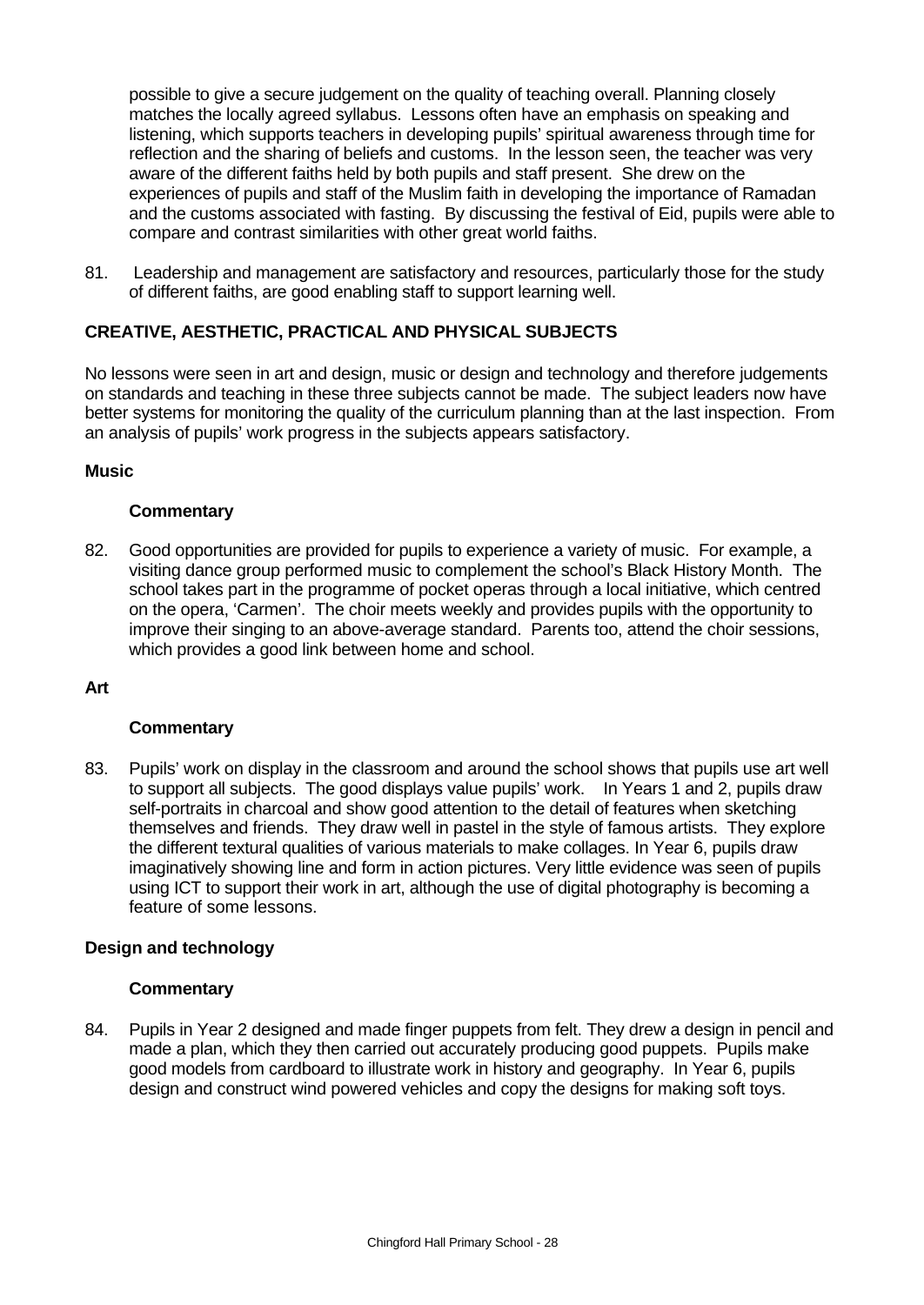## **Physical education**

Provision in physical education is **good.**

#### **Main strengths and weaknesses**

- There is a good range of extra-curricular sports clubs including a link to a local soccer team.
- There are productive links to the National School Sports Programme.
- A sports coach is employed to support some lessons and also gives voluntary coaching sessions.
- The hall is obstructed and cluttered by stored equipment.

## **Commentary**

- 85. No lesson was seen for pupils in Years 1 and 2 and therefore no judgement on standards could be made. Standards for pupils in Years 6 are broadly in line with the national average. Achievement is satisfactory. Pupils made satisfactory progress in a lesson dance although the poor behaviour of a few pupils detracted from the learning of the other pupils. Pupils successfully mirror the movements of their partner and show imagination and dexterity in sequencing movements to music. They make a good attempt to mimic the antics of a clown putting on make-up. A successful lesson in volleyball skills gave pupils the opportunity to extend their knowledge of feeding and passing the ball. The teachers' good control of behaviour and the support of a sports coach volunteer ensured that all pupils participated well and that their learning was satisfactory and they played a team game according to the rules. Teaching and learning is satisfactory overall.
- 86. The school has a good range of sports club activities after school for boys and girls. This includes gymnastics, basketball, soccer and chess. The school has a very good link with a local soccer club which provides weekly coaching sessions. Boys and girls take part in a local soccer league games.
- 87. The subject leader is new but has already made a good commitment to extending the range of opportunities available to pupils and has recently attended national training courses to bring her knowledge up to date. This has contributed well to pupils' learning. All the requirements of the National Curriculum are met. The school hall is currently an obstacle to pupils' learning because it is a thoroughfare and cluttered with equipment, some of which is unsafe.

## **PERSONAL, SOCIAL AND HEALTH EDUCATION AND CITIZENSHIP**

#### **Commentary**

88. The school has effective systems that meet requirements for providing children with personal, social and health education. Children learn about keeping safe, for example by learning about the dangers of building sites. The school has recently been successful in gaining a "Healthy Eating" award, and the work done for this has helped influence children in choosing healthy snacks and meals. The school council, which meets regularly, played its part in proposing new lunch menus.